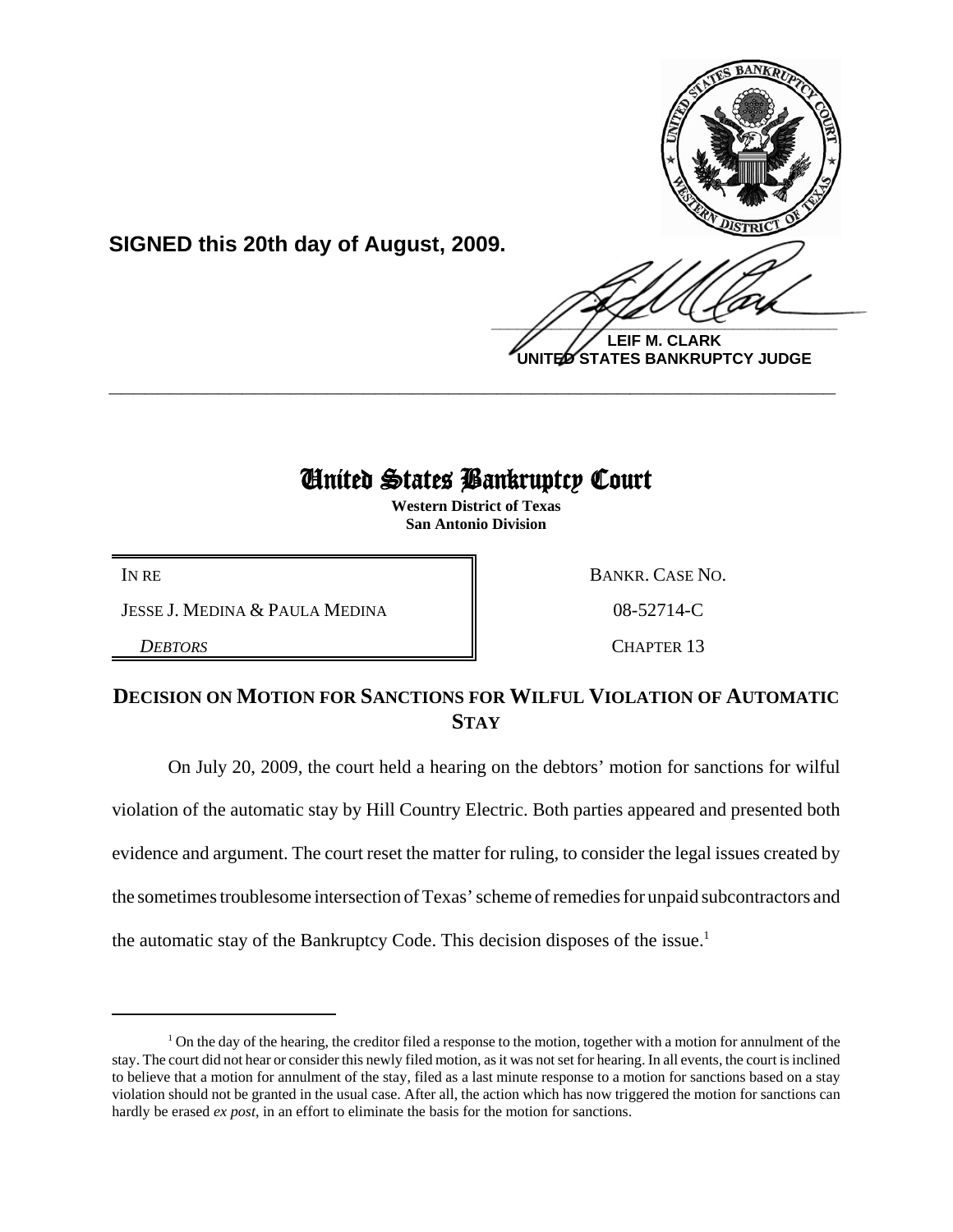#### **Background**

Jesse Medina is an electrical subcontractor. Prior to the bankruptcy filing, Medina was working in that capacity on a job site for New Leaf Development, installing electrical in houses in New Leaf's subdivision. Medina failed to pay one of his suppliers, Hill Country Electric, for electrical supplies delivered to the building site on which he was working. HCE sent a Notice of Intent to File Lien to both the owner and the general contractor on the jobs to which HCE had sent materials for Medina to install, pursuant to the "trapping" provisions of the Texas Property Code. *See* TEX.PROP.CODE, §§ 53.056(d), 53.081(a). The Notice also incorporated a Demand for Payment to the owner. *See id.*, § 53.083(a). New Leaf as owner paid HCE in a series of payments over a period of about two months. New Leaf, in its capacity as original contractor, offset the payments New Leaf as owner had made to HCE from post-petition draw requests submitted by Medina (who was continuing to do work on the New Leaf project post-petition). The debtor contended that HCE's actions constituted a violation of the automatic stay, and filed a motion seeking damages.

HCE appeared through counsel and filed a response. It claimed that its efforts to get New Leaf to pay it for the outstanding debt run up by Medina was justified under state law and did not violate the automatic stay. Essentially, HCE maintains that its actions could not be stay violations because HCE only made demand for payment on the owner and the owner elected to pay them. HCE adds that there was certainly no effort to create a lien on the *debtor's* property nor is there any proof that the owner paid HCE monies that could be proven to have been the debtor's (and the burden of so showing, says HCE, was placed on the debtors, not HCE).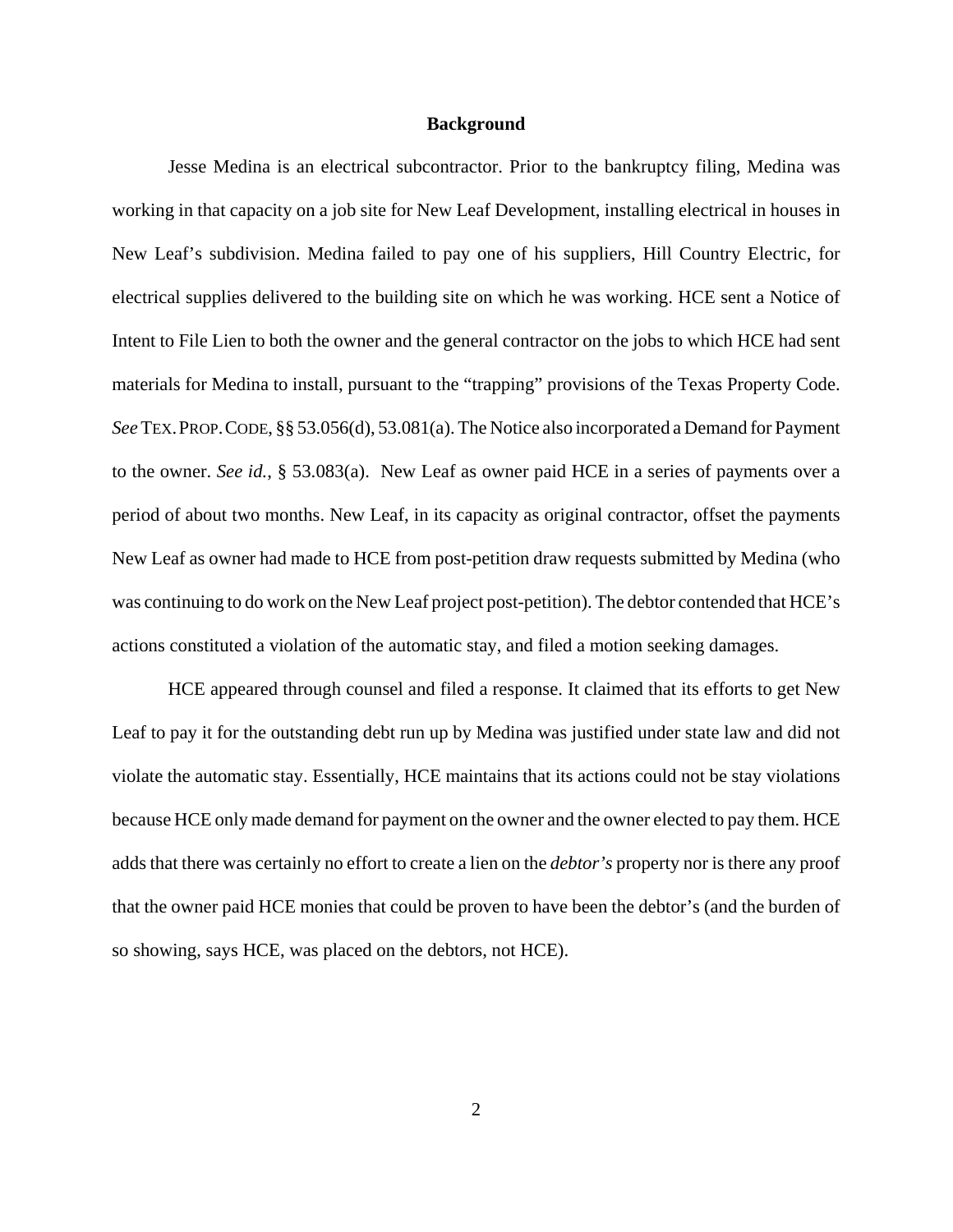## **Findings of Fact**

The debtor<sup>2</sup> filed this petition on September 17, 2008. Prior to the filing (and after as well) Medina worked as an electrical subcontractor, under an "oral agreement" with New Leaf Homes to install the electrical in a number of homes that New Leaf was building at the time.<sup>3</sup> At least in the months of August and September 2008, Medina bought supplies from HCE on credit, for houses in the New Leaf development. Medina would order enough supplies for approximately a week's worth of work. He and his workers would then install these supplies in the houses he was working on at that time. At the end of the week, he would submit a draw request for that week's work. Following inspection by the contractor, the contractor would then pay Medina's draw request, which of course included an amount sufficient to repay the supplier for the supplies furnished for that week.

Medina received payment pre-petition on draw requests submitted to New Leaf (which would have included a request for reimbursement for supplies purchased on credit from HCE) but did not then pay HCE, even though the draw requests would have included request for payment in the amounts owed HCE. Instead, Medina used the money for other purposes. As a result, HCE was owed \$57,285.45 essentially as of the date of filing.<sup>4</sup>

<sup>&</sup>lt;sup>4</sup> A few invoices were actually dated post-bankruptcy filing. The were listed as follows:

| $Job$ # | Date    | Amount     |
|---------|---------|------------|
| 325     | 9/18/08 | \$1,242.91 |
| 326     | 9/18/08 | \$957.21   |
| 333     | 9/18/08 | \$ 547.85  |
| 335     | 9/26/08 | \$127.56   |
| 336     | 9/18/08 | 492.63     |

<sup>&</sup>lt;sup>2</sup> Both Jesse and Paula Medina filed this chapter 13 petition. However, only Jesse was involved in this matter. For ease of reference, the court will use "debtor" in the singular to refer to Jesse Medina.

<sup>&</sup>lt;sup>3</sup> No one contested that Medina was a subcontractor of New Leaf, meaning that New Leaf wore two hats, as it were – owner and original contractor. No one from New Leaf was called as a witness, and only Medina had knowledge of the nature of his relationship with New Leaf, which he characterized at all times in his testimony as that of a subcontractor. No one argued that Medina's relationship was that of an *original* contractor with the *owner* of the project. Had that state of affairs been established by the evidence, the outcome of this case might have been quite different. *See* notes 21, 26 *infra*.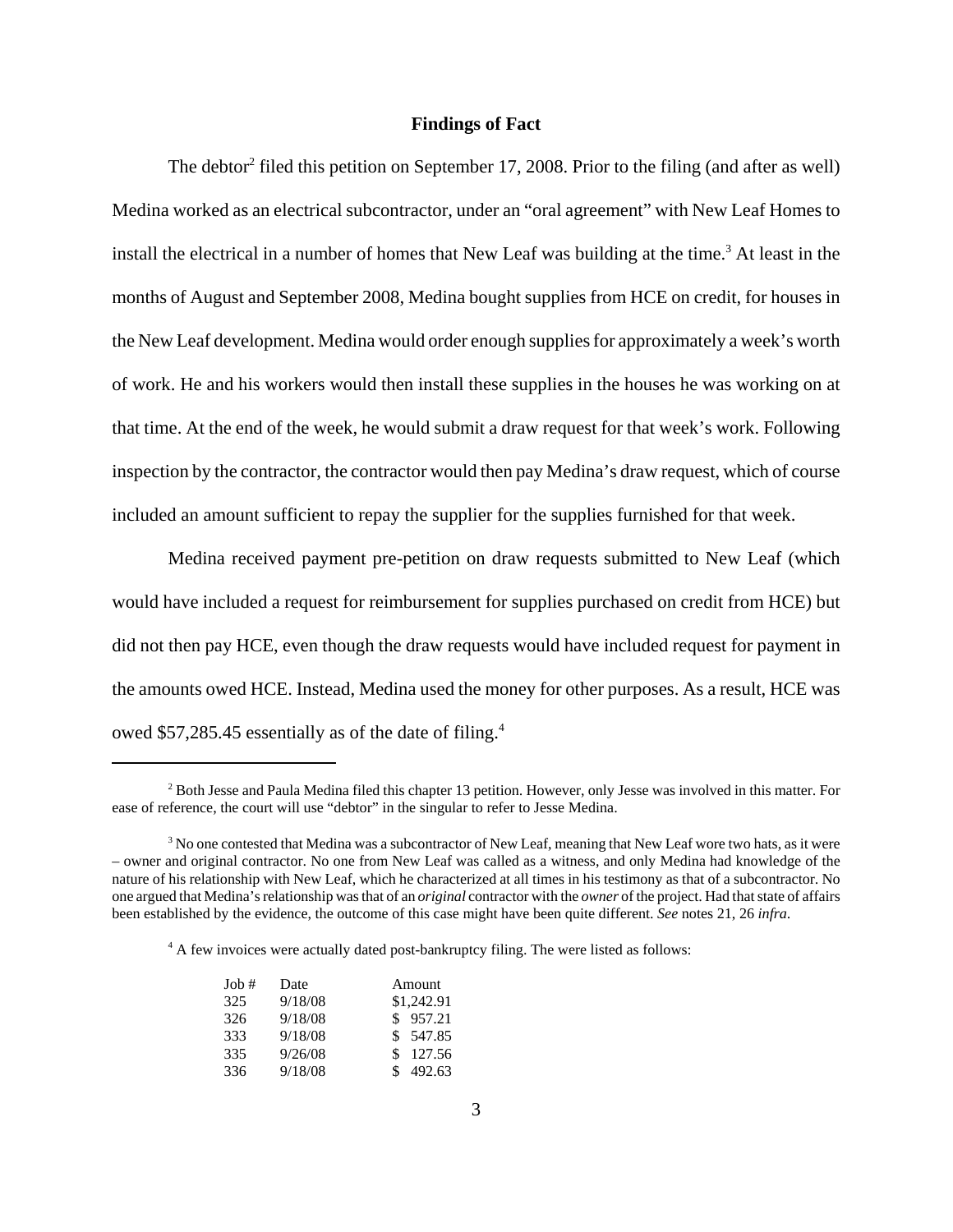The debtor claimed to have notified HCE of the bankruptcy filing within days, though the evidence on the point is uncertain. In all events, on September 22, 2009, HCE sent five Notices of Claim to New Leaf, the owner of the properties being improved (and also the general contractor for most of the properties), as well as to two related entities, MG Ventures, and Vivaldi Inc. (who were the original contractors on a few of the houses), based on the outstanding debt due HCE as of then. The notices were sent pursuant to section 53.056(d) of the Texas Property Code. The Notices incorporated a Demand for Payment as well, as authorized by section 53.083(c) of the Texas Property Code.

New Leaf as owner, in response, sent three checks to HCE to pay off the outstanding invoices of HCE to Medina.<sup>5</sup> The first check, for \$29,711.66, was sent on September 26, 2008 and

|       | 337 | 9/18/08 | 494.99     |
|-------|-----|---------|------------|
|       | 337 | 9/18/08 | 178.73     |
|       | 350 | 9/17/08 | 123.84     |
|       | 351 | 9/17/08 | \$1,511.20 |
|       | 352 | 9/17/08 | \$1,521.74 |
|       | 356 | 9/18/08 | \$1,476.52 |
|       |     |         |            |
| Total |     |         | \$8,675.18 |
|       |     |         |            |

Of this total, one invoice clearly post-dates the notices of claims sent out – \$127.56 on job #335. Subtracting that number from the total gives us \$8547.62. That number represents post-petition indebtedness, and so should be deducted from the total of \$57,285.45. The net pre-petition debt resulting from that subtraction is \$48,737.83.

 $<sup>5</sup>$  It cannot be ascertained from the checks themselves in what capacity New Leaf Development was acting when</sup> it issued checks to HCE. However, the structure of chapter 53 of the Texas Property Code makes it clear that the both the Notice of Claim and the Demand for Payment are issued to the owner, with notice to the original contractor, so that the latter can contest the validity of the claim within the time frame allowed in the statute. *See* TEX. PROP.CODE, § 53.082 (permitting the original contractor to contest a Notice of Claim within 30 days, or to post a bond). The demand itself is clearly made on the owner, however, and not the original contractor. *See id.*, § 53.083(a). Absent evidence to the contrary then (and no such evidence was offered by the pardon with the burden, the movant), a court is justified in presuming, on these facts, that New Leaf was acting in its capacity as owner when it sent in checks.

The debtor sought to suggest that the source of funds must have been New Leaf as general contractor, in order to make the further argument that HCE had exerted control over property of the estate (*i.e.,* receivables due Medina from New Leaf as general or original contractor). It even claimed the amount of the first offset (equal to the amount of the first check sent by New Leaf to HCE) to be a receivable on its Schedule B. Saying does not make it so, however, and Medina failed to put on evidence to support its contention.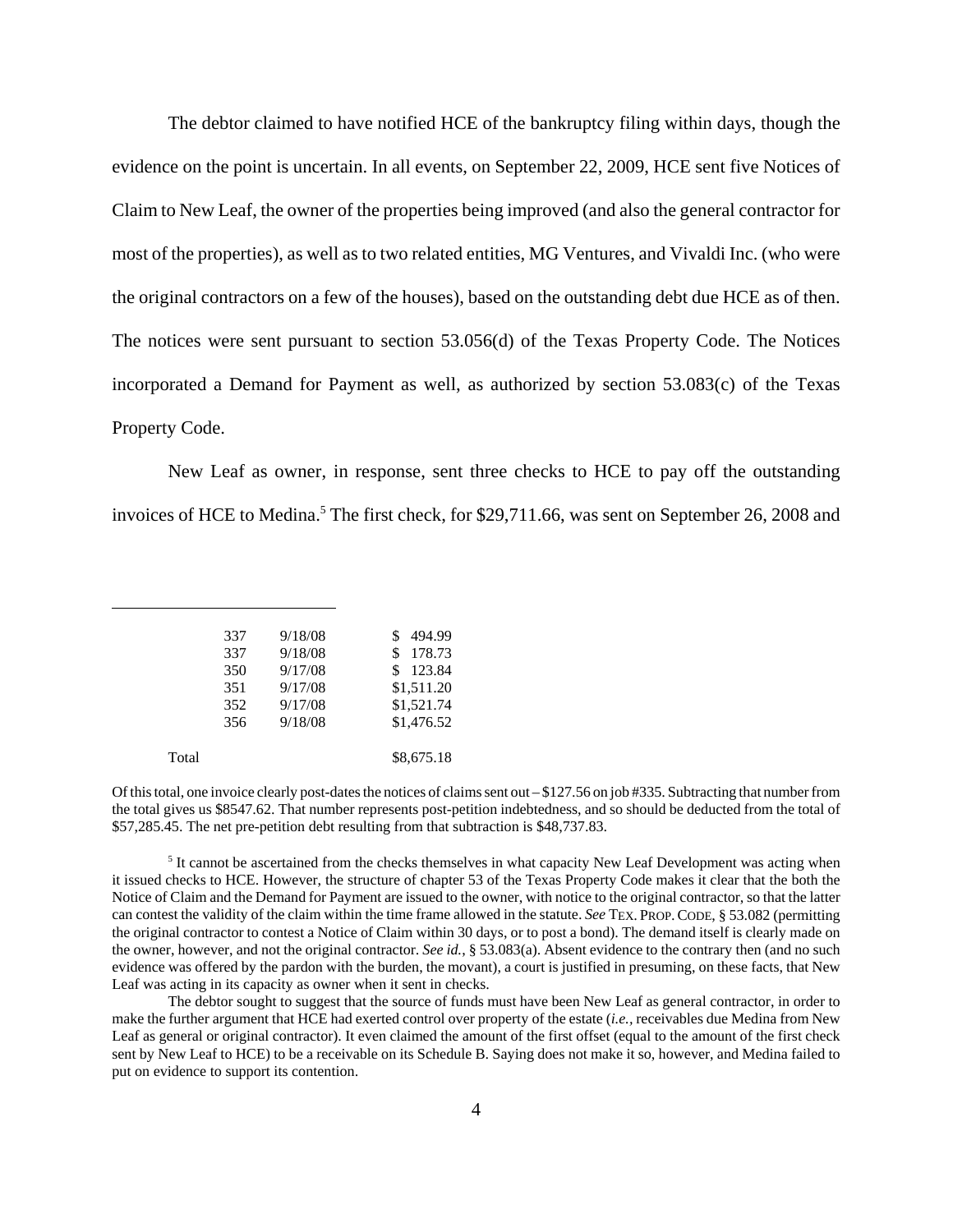happened to match the outstanding HCE invoices for the month of August 2008.<sup>6</sup> New Leaf (again as owner) sent HCE a second check for \$14,576.33 on November 14, 2008.<sup>7</sup> New Leaf sent a third check for \$13,000 to HCE on November 21, 2008, this one for the balance due.<sup>8</sup>

New Leaf was also the original contractor for whom Medina was continuing to do work, and in that capacity, New Leaf recouped the payments New Leaf (as owner) had made to HCE out of draws due to Medina post-petition. The first draw check to Medina showed the setoff of \$29,711.66 for payments made to HCE, then paid Medina a net \$7,927.57.<sup>9</sup> A second draw check issued on November 14, 2008 reflected a setoff of \$7,576.33 to recoup part of what New Leaf had paid HCE for outstanding September invoices. A third check issued on November 21, 2008 reflected a setoff of \$7,000, in recoupment of part of its payment to HCE out of Medina's draw for that week. Another check, dated December 12, 2008, reflected a recoupment of \$7,000 for payments made to HCE. The last check, dated December 23, 2008, showed a deduction of \$6,000. The total setoffs came out to \$57,287.99.10

There is no indication in the record of any malice on the part of HCE. Indeed, it is not even clear that HCE's contact with New Leaf was directly motivated by Medina's bankruptcy filing. It is also clear from the record, however, that the debtor eventually made demand on HCE to return

<sup>&</sup>lt;sup>6</sup> The check to HCE from New Leaf had the notation "Electrical Materials – August Invoices Due for Jessco Electrical & Lighting." Jessco was Medina's trade name.

 $^7$  This check bore the notation "Electrical Materials – Sept Invoices Due for Jessco Electrical & Light Balance Due  $= $13000."$ 

<sup>&</sup>lt;sup>8</sup> The check bore the notation "Electrical Materials – Sept Invoices Due for Jessco Electrical & Light Balance Due  $=$  \$0.00."

<sup>9</sup> It was this first offset that led the debtor to claim a receivable in that amount on his Schedule B. *See* note 4 *supra.*

<sup>&</sup>lt;sup>10</sup> There is no explanation for the discrepancy between the amount paid by New Leaf to HCE and the amount that New Leaf recouped from Medina.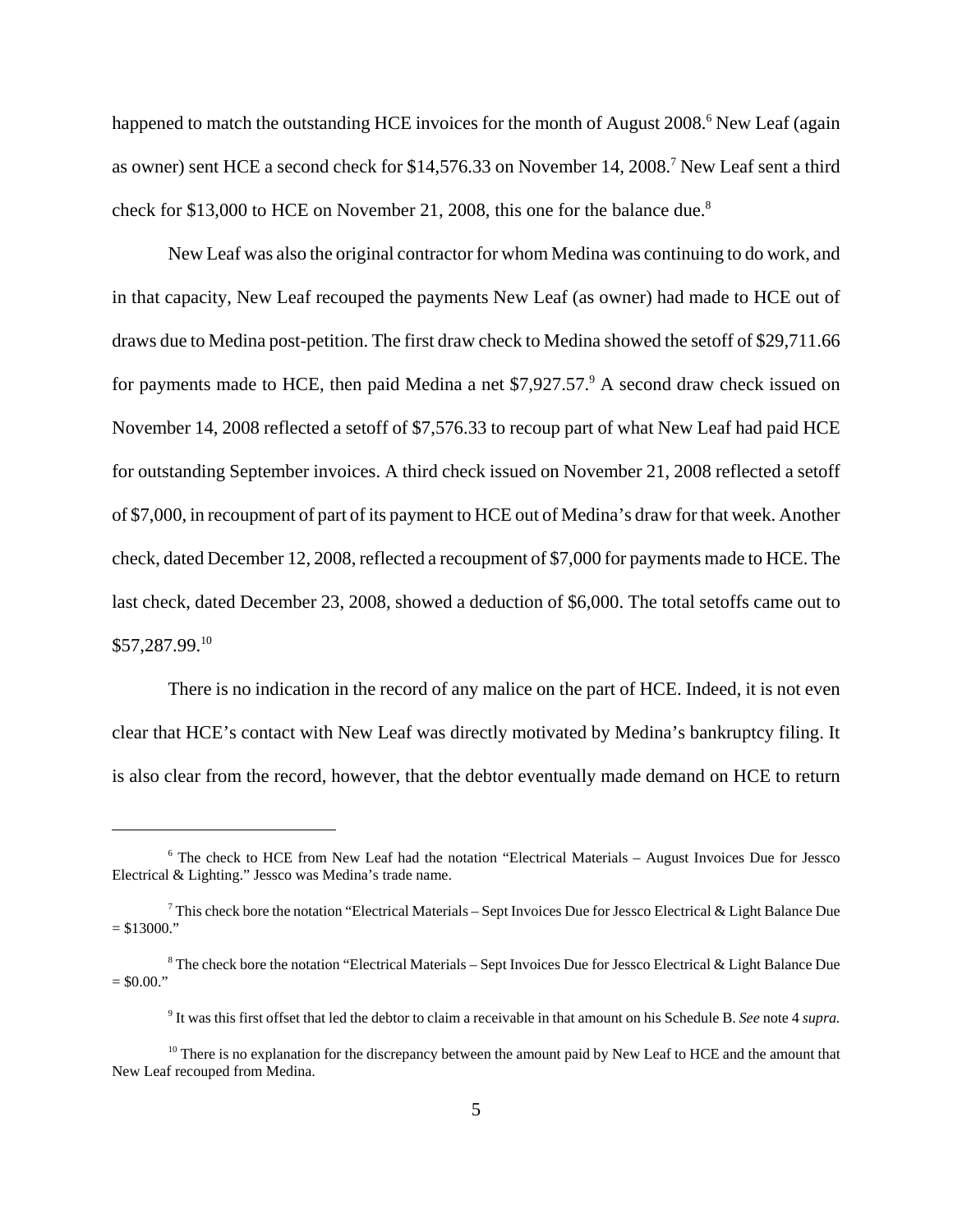the monies it had collected from New Leaf (and which New Leaf had then recouped by deducting payments from draw checks issued post-petition), and that HCE refused to do so.

Except for the first check, the draw checks to Medina from New Leaf (from which the deductions were made) were all attributable to post-petition work, and so constituted post-petition property of the estate. The first check, issued September 26, 2008, reflects payment for draw requests that are not specifically identified by date. Thus it is not possible to know whether the source of payment entitlement originated pre-petition. It may not matter, however, as the definition of property of the estate in chapter 13 is broad enough to include these funds as property of the estate, regardless whether the source is pre-petition or post-petition services. *See* 11 U.S.C. § 1306.11

Thus, as a factual matter, monies were deducted from property of the estate by New Leaf as general contractor, as reflected on the draw checks issued to Medina, traceable to New Leaf's payment (as owner) of HCE's claims for unpaid supply invoices, most of which were pre-petition obligations. All payments made to HCE came from New Leaf as owner, from funds otherwise due New Leaf as original contractor (though in this case, the two were one and the same). There is no evidence that the monies paid by New Leaf came out of any particular funds identifiable as Medina's. Medina repaid New Leaf involuntarily, however, the result of New Leaf's recoupment from monies otherwise due Medina. Medina urges no action against New Leaf (though it clearly could). It only seeks relief against HCE.

The debtor incurred attorneys' fees of \$5,000 in reacting to HCE's actions. That amount in fees, for the services rendered, is reasonable.

 $<sup>11</sup>$  Section 1306 adds to property of the estate (a) property of the kind specified in section 541 that the debtor acquires</sup> after commencement of the case and (b) earnings from services performed by the debtor after commencement of the case. *See* 11 U.S.C. § 1306(a)(1), (2). The draw checks fit easily into at least one of these categories.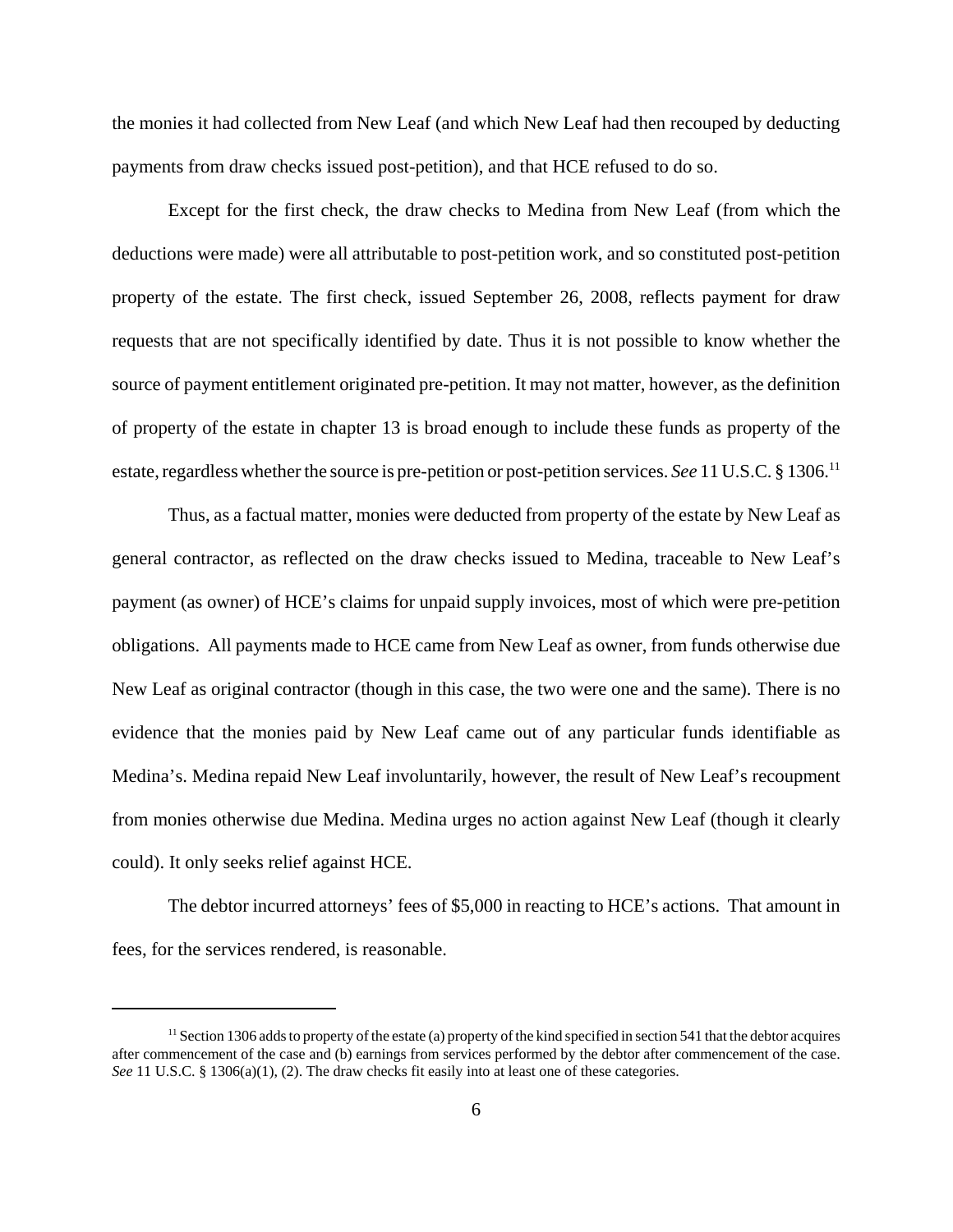#### **Analysis**

This motion seeks damages, including both recovery of funds paid to HCE by New Leaf and attorneys' fees incurred. It is brought under section 362(k), which provides that "an individual injured by any willful violation of a stay provided by this section shall recover actual damages, including costs and attorneys' fees, and, in appropriate circumstances, may recover punitive damages." 11 U.S.C. § 362(k)(1).

At the outset, the court has already concluded (on the record at the close of the hearing) that the factual record does not support a finding of punitive damages. The analysis will thus be limited to whether the case is made for the recovery of actual damages, including costs and attorneys' fees.

To recover, the moving party must demonstrate that the actions of the party accused were a violation of the automatic stay, that the actions were willful, and that the debtor suffered actual damage arising from the actions that were taken. *See Campbell v. Countrywide Home Loans, Inc.*, 545 F.3d 348, 355 (5th Cir. 2008); *see also In re Chesnut,* 422 F.3d 298, 302 (5th Cir.2005). In *Chesnut*, the Fifth Circuit held that "willful" in the statute means acting with knowledge of the stay. Said the court:

A willful violation does not require a specific intent to violate the automatic stay. Rather, the statute provides for damages upon a finding that the defendant knew of the automatic stay and the defendant's actions which violated the stay were intentional. Whether the party believes in good faith that it had a right to the property is not relevant to whether the act was "willful" or whether compensation must be awarded.

*In re Chesnut*, 422 F.3d at 302; *see also In re Repine*, 536 F.3d 512, 519 (5th Cir.2008).

In this case, the evidence whether HCE did or did not know of Medina's bankruptcy filing when it sent its notices of claim to New Leaf is less than perfect. Hill Country Electric was listed as a creditor on the creditor list filed with the petition, but the clerk of court did not send out formal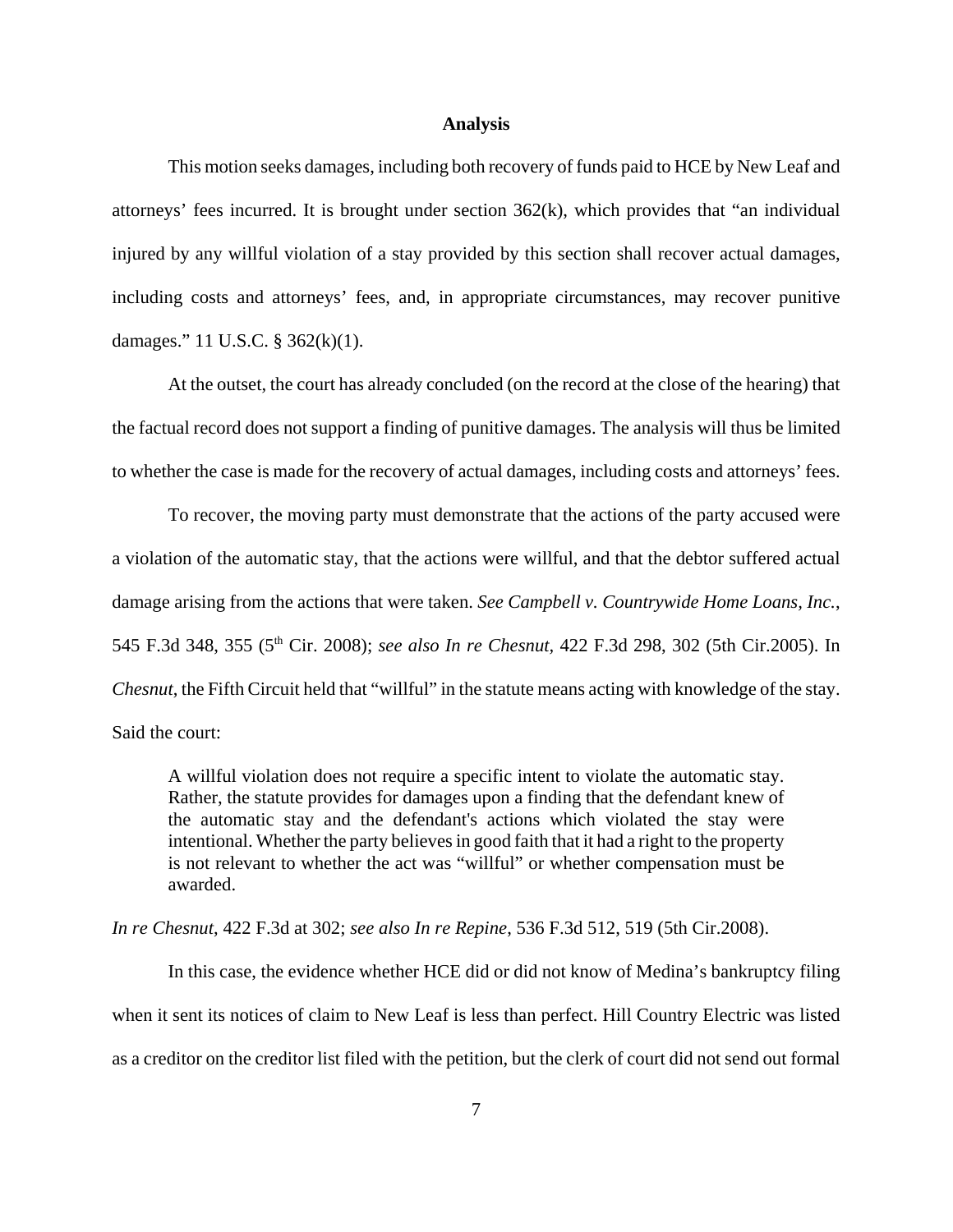notice of the filing to creditors until September 28, 2008 (*see* Docket # 10). On the other hand, the motion itself stated that Hill Country Electric "obtained knowledge of the filing of the bankruptcy petition," an assertion that is not denied in HCE's responsive pleadings. The same assertion was repeated during the hearing, and was not denied. The HCE representative was asked some questions about his actions on September 22, 2008, in the context of his knowing about the bankruptcy. The witness did not deny knowing of the bankruptcy, bolstering the inference that HCE did in fact know of the bankruptcy filing when it sent out the notices. The court concludes that HCE knew of the filing of the bankruptcy when it sent out its notices of claim to New Leaf. Thus, the first element of the debtor's action under section 362(k) is satisfied.

The *Chesnut* case next asks whether the action that was done was intended to be done, with knowledge of the bankruptcy. It is not necessary to find that the creditor in fact intended to violate the automatic stay as such – only that the creditor intended to do the actions done, at a point in time when the creditor knew of the bankruptcy. The testimony establishes that HCE intended to collect on the debt owed by Medina, by sending the notices to New Leaf. The second element (intent to act) is thus also satisfied.

No recovery can be had, however, unless HCE's actions violated a provision of section 362(a). Of the subsections of section 362(a) that might apply, the most likely candidates are subsections (a)(1) and (a)(3). Each is briefly summarized below, with regard to how they might apply to the facts of this case. Preliminary to that analysis, it is appropriate to briefly review the Texas statutory scheme that HCE's procedure followed.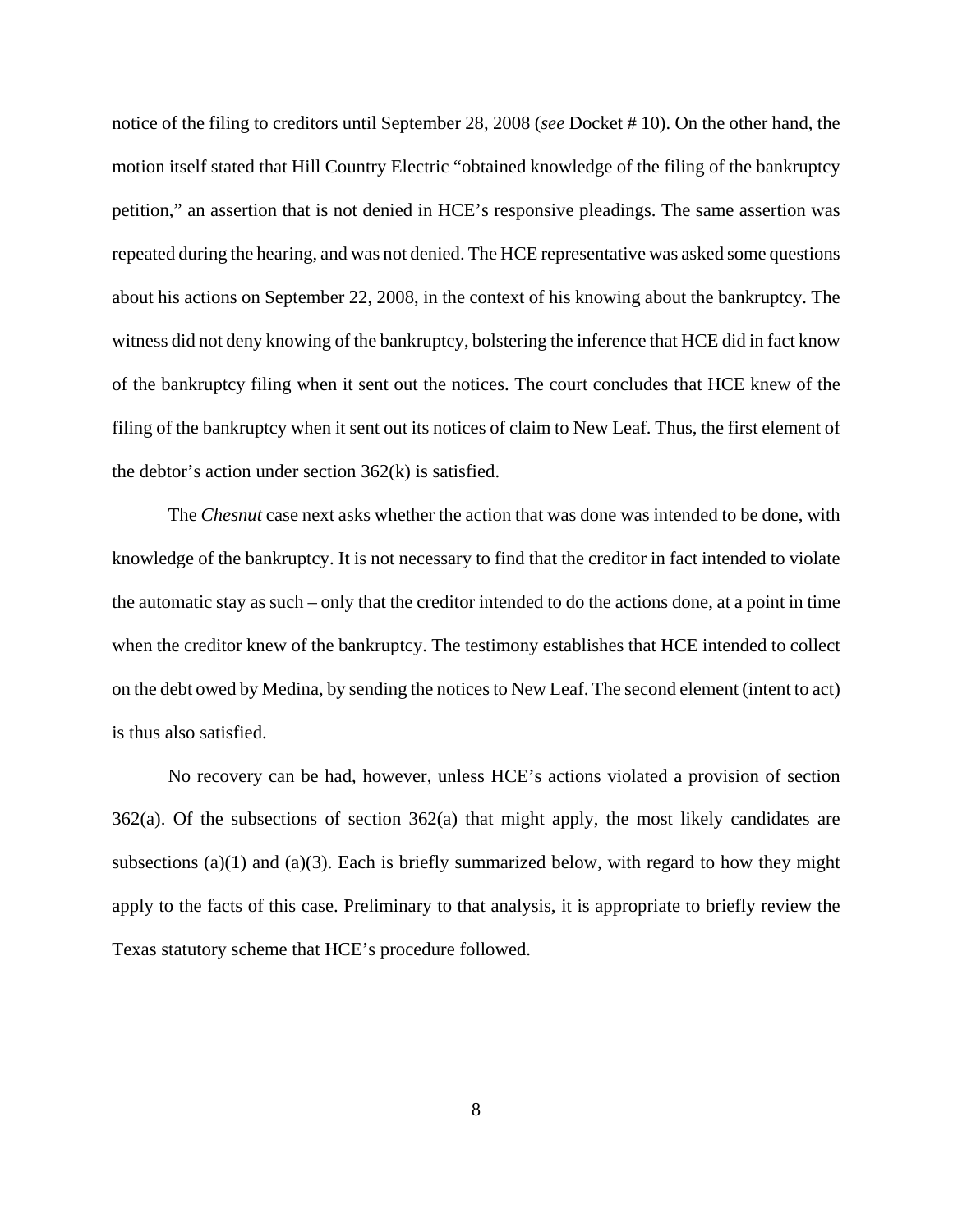## 1. *The Texas Mechanics' and Materialmen's Lien Statute*

The Texas Property Code, at chapter 53, contains a remedial scheme for contractors, subcontractors, and suppliers. *See* TEX. PROP. CODE, chapter 53 ("Mechanic's, Contractor's, or Materialmen's Liens"). The scheme permits contractors, subcontractors and suppliers to assert a lien on the property of the owner for whom services were performed and with respect to which materials were delivered and incorporated. Associated with the lien (or the threat of a lien) are requirements to set up retainage for the benefit of lien claimants, bonds to indemnify against such liens, and a "trapping" provision that authorizes an owner to withhold funds following notice of a claim. *See id.* Our focus in this case is on this trapping provision, as that was the means by which HCE was paid.

A supplier whose indebtedness has accrued is entitled to assert a lien on the owner's property. *See id*., §§ 53.021-53.023. The actual lien does not attach until the claimant files a lien affidavit in the proper records, but the lien process involves a series of necessary preliminary steps, including the supplier's sending a "Notice of Claim" to both the owner (whose property is potentially subject to the lien) and the original contractor. *See id.*, § 53.056(b). This Notice may also contain a demand for payment. *See id.*, § 53.083(c). If an owner receives a valid notice pursuant to section 53.056(d) of the Texas Property Code, then the owner is authorized to "withhold from payments to the *original* contractor an amount necessary to pay the claim for which he receives notice." TEX. PROP. CODE, § 53.081(a) (emphasis added).

Thus, one of the preliminary steps to asserting a lien on the owner's property also entitles the claimant to another remedy as well – a trapping remedy. The unpaid supplier is able to "trap" funds otherwise payable to the original (or general) contractor in the hands of the owner. The funds remain trapped until the earlier of (a) settlement, discharge, or indemnification of the claimed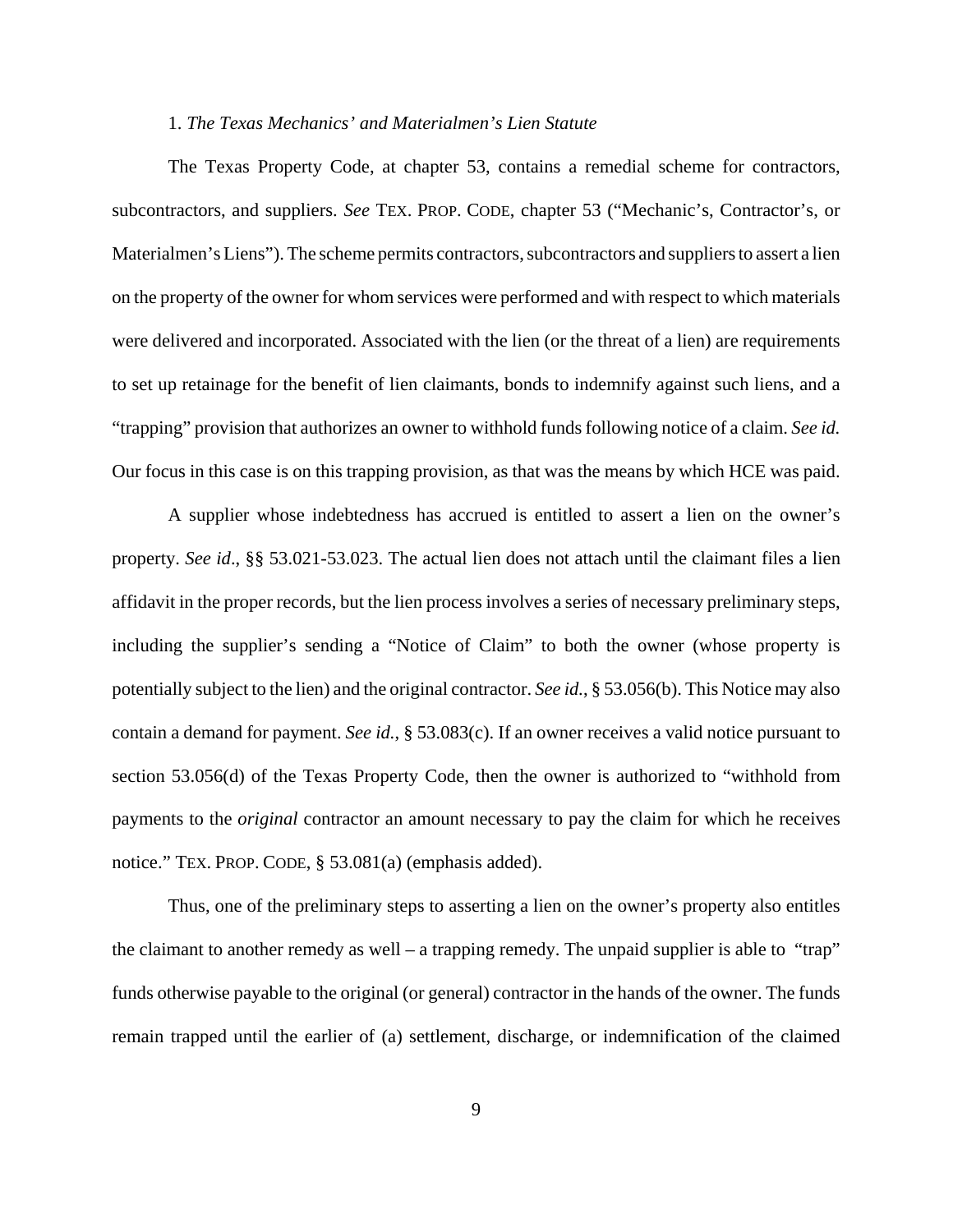amount, (b) passage of the time for filing an affidavit of mechanic's lien, or (c) satisfaction or release of a filed mechanic's lien. *See id.* § 53.082. As the effect of the trapping is to cut off funds otherwise due to the original (or general) contractor, a copy of this demand for payment must be sent to the original contractor as well. If the original contractor does not dispute the claim, then "he is considered to have assented to the demand and the owner *shall* pay the claim." *Id.*, § 53.083(b). Importantly, the trapping remedy does *not* trap funds in the hands of the original contractor that would otherwise be payable to a subcontractor.<sup>12</sup>

The owner is motivated to both withhold funds from the original contractor upon receipt of a Notice of Claim and a Demand for Payment, and to actually pay off the claim, for two reasons. First, the owner knows that, if the claim is not satisfied, then eventually the claimant will file an affidavit of lien, placing a lien on the owner's property. The cloud on the owner's title would obviously need to be removed before permanent financing could be obtained on the project (or before the project could be sold). Second, the owner also knows that it could eventually become personally liable to the claimant for the amount of the claim once the authorization to withhold has been triggered, even though there was no prior privity of contract between the owner and the claimant. *See* TEX. PROP. CODE, § 53.084(b).<sup>13</sup> In all events, the monies are withheld only from the entity with which the owner does have a contractual relationship – the original contractor.

The original contractor does not have a similar obligation under chapter 53 to withhold

 $12$  Thus, on the facts of this case, though funds otherwise due to the original contractor (New Leaf) were trapped in the hands of the owner (which also happened to be New Leaf), funds otherwise due Medina (as a subcontractor) were not trapped in the hands of the original contractor (New Leaf). Thus, if the original contractor had on hand funds otherwise due and payable to Medina, those funds were not trapped by HCE's Notice of Claim.

<sup>&</sup>lt;sup>13</sup> Says the statute: "If the owner has received the notices required by Subchapter C ..., if the lien has been secured, and if the claim has been reduced to final judgment, the owner is liable and the owner's property is subject to a claim for any money paid to the original contractor after the owner was authorized to withhold funds under this subchapter." TEX. PROP. CODE, § 53.084(b).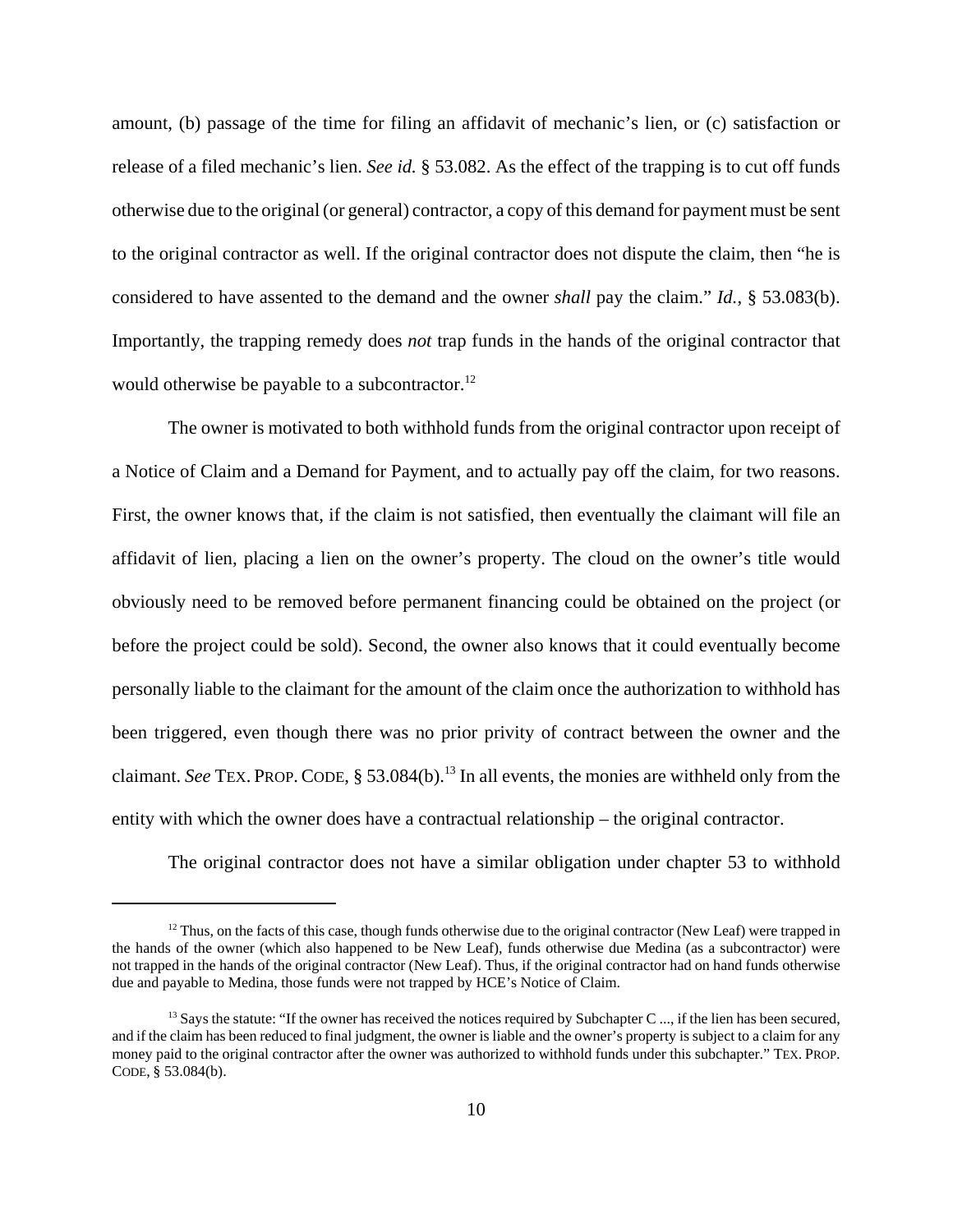monies from the offending subcontractor in an amount equivalent to the amount of the claim. Nor does it have similar authorization.<sup>14</sup> If it withholds (or offsets) from the subcontractor an amount equivalent to the amount withheld by (or paid by) the owner, it does only other nonstatutory legal rights, such as setoff, equitable subrogation, indemnity, or recoupment.<sup>15</sup> But chapter 53 contemplates a way for an original contractor to protect itself from the possibility that its subcontractors are not paying their workers, subcontractors or suppliers. The original contractor (and subcontractors) may insist as a condition of payment for labor or materials that the contractor or subcontractor certify by affidavit that he has paid each of that person's subcontractors, laborers and suppliers in full. *See* TEX. PROP.CODE, § 53.085(a). A person who even recklessly makes a false or misleading statement in such an affidavit commits a misdemeanor, subjecting the offending party

<sup>14</sup> Of course, the original contractor *does* have an independent obligation to withhold monies that come into his hands for the benefit of *unpaid* subcontractors, laborers, and suppliers, under the Texas Construction Trust Fund Statute. *See* TEX. PROP.CODE, §§ 162.001 *et seq.* That statute does not come into play here because HCE (a supplier) *was* paid (by the owner).

<sup>15</sup> *See Lancer Corp. v. Murillo*, 909 S.W.2d 122, 127 (Tex.App. – San Antonio 1995, no writ). Said that court:

Subrogation is liberally applied and is broad enough to include every instance where one person, not acting voluntarily, pays a debt another incurs. *Argonaut Ins. Co. v. Allstate Ins. Co.*, 869 S.W.2d 537, 541-42 (Tex.App.-Corpus Christi 1993, writ denied). For example, subrogation has been used by sureties, *Interfirst Bank Dallas*, 774 S.W.2d at 398; guarantors, *Northwest Otolaryngology Assocs. v. Mobilease, Inc*., 786 S.W.2d 399, 402 (Tex.App.-Texarkana 1990, writ denied); and creditors, *Cannon Ball Truck Stop, Inc. v. Mobil Oil Corp*., 501 S.W.2d 927, 929 (Tex.Civ.App.-Houston [14th Dist.] 1973, writ ref'd n.r.e.).

*Id.*; *see also Keck, Mahin & Cate v. National Union Fire Ins. Co. Of Pittsburgh, Pa.*, 20 S.W.3d 692, 702 (Tex. 2000) (stating that equitable subrogation is liberally construed, as is the notion of "involuntary payment," a predicate for applying the doctrine of equitable subrogation); *King v. Tubb*, 551 S.W.2d 436, 442 (Tex.Civ.App.-Corpus Christi 1977, no writ) (a cause of action arises when money is paid for the use and benefit of another). The owner was certainly not a volunteer when it paid the claim asserted by HCE in this case – failure to pay could result in a lien being placed on its property. The original contractor was also not a volunteer, given that the amount of money otherwise due him was offset (by statute) by the owner. True, the original contractor did not directly pay HCE, but he directly *repaid* the owner for the owner's paying the claim. Applying the doctrine liberally, the original contractor had at least the legal right to seek recovery from Medina under state law. Indeed, under Texas' Construction Trust Fund statute, had the owner *not* paid HCE, the original contractor would not have been permitted to pay Medina anyway, by virtue of that law's imposition of a species of "trust" on funds in the hands of the contractor when a subcontractor or supplier has not been paid. *See* TEX.PROP.CODE, § 162.001 (construction payments to a contractor are trust funds, § 162.002 (contractor holds trust funds as a trustee), § 162.003 (materialmen are beneficiaries of any trust funds received by a contractor), § 162.031 (misapplication of trust funds subjects contractor to criminal action).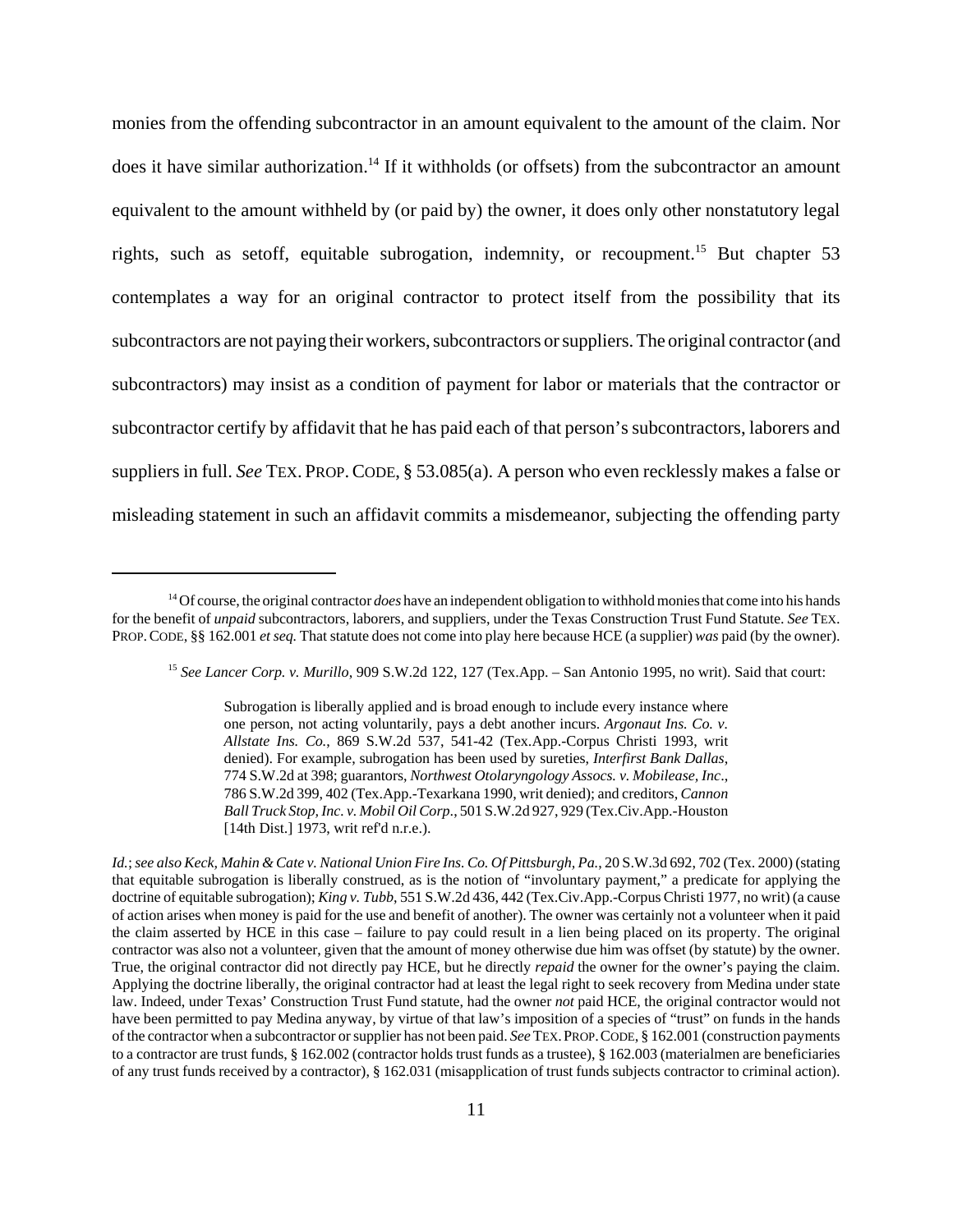to a fine or incarceration or both. In addition, any person who signs a false affidavit becomes personally liable for any loss or damage. *See id.*, § 53.085(d). Thus, the original contractor has at least some tools with which to protect itself from paying a subcontractor who has not itself paid its supplier – as occurred here.<sup>16</sup>

With this background, we can then turn to consider whether HCE, in employing this scheme, violated the automatic stay. We turn first to section  $362(a)(1)$ .

2. *Section 362(a)(1)*

Subsection (a)(1) provides as follows:

the commencement or continuation, including the issuance or employment of process of a judicial, administrative, or other action or proceeding against the debtor that was or could have been commenced before the commencement of the case under this title, or to recover a claim against the debtor that arose before the commencement of the case under this title

11 U.S.C. § 362(a)(1). This subsection stays "a judicial, administrative, or other action or proceeding" *against the debtor* that was or could have been commenced prior to the filing. It also stays "a judicial, administrative, or other action or proceeding *to recover a claim against the debtor* that arose before the commencement of the case. The conduct in this case was not an action *against the debtor* – it was an action against the owner. However, the stay would be violated under this subsection if HCE's conduct in sending the notice of claim and demand for payment to the owner

<sup>&</sup>lt;sup>16</sup> We note this only as a matter of policy here. The action *sub judice* is against the owner, not the contractor. The policy point is that a ruling which permits a recovery by the unpaid supplier against the owner and thereby transfers the risk of loss to the original contractor is consistent with public policy, because Texas' Mechanic's, Contractor's or Materialmen's Lien statute is construed to favor the interests of those entities, who are in the worst position to protect their own interests. They must furnish their goods or services *before* they have a right to payment. The owner should not enjoy a windfall at their expense – hence the lien provisions. *See* Doug Rendleman, *Quantum Meruit for the Subcontractor: Has Restitution Jumped Off Dawson's Dock?*, 79 TEX. L.R. 2055, 2069 (June 2001); *see also* John P. Dawson, *The Self Serving Intermeddler*, 87 HARV. L.REV. 1409, 1451 (1974). The general contractor is the person who *can* protect itself (by assuring that a subcontractor's laborers and suppliers are paid before releasing monies). If it chooses not to, then it has in effect assumed the risk of loss as a consequence. The structure of chapter 53 in fact shifts that risk of loss to the original contractor.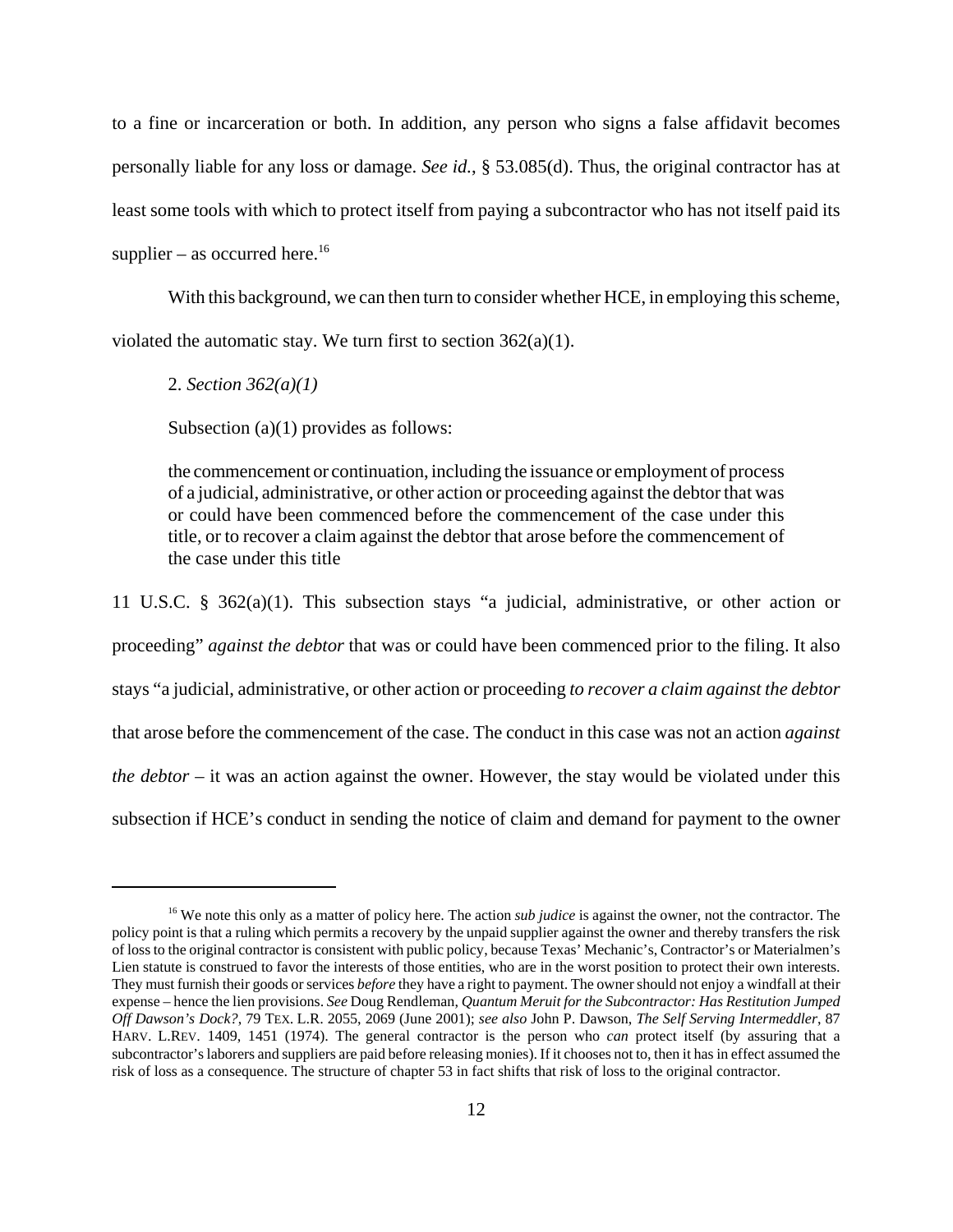counted as an action *to recover a claim against the debtor*.

The phrase "... to recover a claim against the debtor" is somewhat ambiguous. Does this mean actions to recover a claim against the debtor must actually be "actions against the debtor"? Some courts say "yes." *See In re Transportation Systems Intern., Inc*., 110 B.R. 888, 892 (D.Minn. 1990); *see also In re Cincom iOutsource, Inc*., 398 B.R. 223, 226 (Bankr. S.D.Ohio 2008) (actions against corporate parent held not stayed under  $362(a)(1)$ , as construed by the Sixth Circuit, as they are not "against the debtor"). But the Second Circuit has wisely observed that this reading creates a problem. *In re Colonial Realty Co.*, 980 F.2d 125 (2<sup>nd</sup> Cir. 1992). The court said there that actions to recover a claim against the debtor "must encompass cases in which the debtor is not a defendant; it would otherwise be totally duplicative of the former category and pure surplusage. *See id.; see also Borman v. Raymark Industries, Inc*., 946 F.2d 1031, 1036 (3rd Cir. 1991) ("It is an 'elementary canon of construction that a statute should be interpreted so as not to render one part inoperative'"); *Colautti v. Franklin*, 439 U.S. 379, 392, 99 S.Ct. 675, 684, 58 L.Ed.2d 596 (1979)). One sort of action that logically fits into this category are garnishment actions, which are not actions against the debtor as such, but are nonetheless actions to recover a claim against the debtor.<sup>17</sup> And the case law has so treated them. *See In re Roche*, 361 B.R. 615 (Bankr. N.D.Ga. 2005) (act of garnishment is the continuation of a judicial proceeding prohibited by § 362(a)(1)); *see also In re Baldwin*, 1996 WL 33401577 (Bankr. C.D.Ill.1996) (noting that 362(a)(1) bars wage garnishments, auto repossessions, mortgage foreclosures, and the like); *In re Banks*, 253 B.R. 25 (Bankr. E.D.Mich. 2000); *In re Galmore*, 390 B.R. 901 (Bankr. N.D.Ind. 2008) (civil contempt action initiated by

<sup>17</sup> *See In re Venegas*, 257 B.R. 41, 45 (Bankr. D.Idaho 2001); *Franchise Tax Board v. Roberts*, 175 B.R. 339, 343 (9th Cir. BAP 1994); *see also In re Dungey*, 99 B.R. 814 (Bankr. S.D.Ohio 1989); *In re Mitchell*, 66 B.R. 73 (Bankr. S.D.Ohio 1986); *In re O'Connor*, 42 B.R. 390 (Bankr. E.D.Ark. 1984).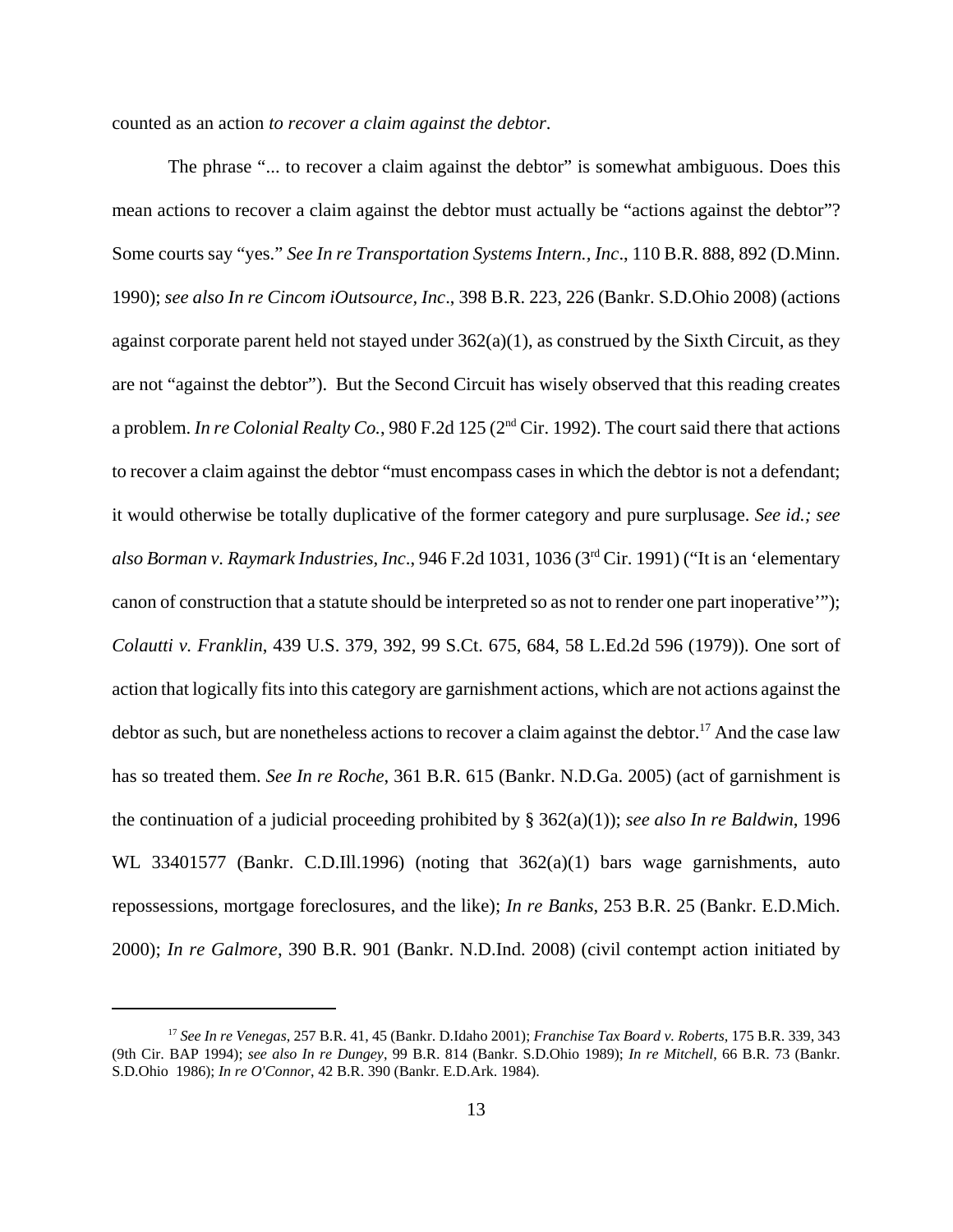creditor was an action to recover a claim against the debtor); *In re Daniels*, 316 B.R. 342 (Bankr. D.Idaho 2004) (contempt action as part of post-judgment collection action violated stay, because debtor was required to post bond in the amount of the judgment to avoid incarceration); *see also Eskanos & Adler, P.C. v. Leetien, 309 F.3d 1210 (9<sup>th</sup> Cir. 2002) (maintaining an active collection* action alone is barred by the statute's prohibition of the "continuation" of judicial actions).<sup>18</sup>

Still, not all actions which have the effect of achieving a recovery on account of a claim that the creditor has against the debtor ought to be stayed. The case law appears to draw the line so as to permit actions which are truly independent, and so do not necessarily exert pressure on the estate or do not necessarily establish a claim against the debtor that would not otherwise be established.

The Fifth Circuit, for example, has held that an action by a party to recover from a third party might be stayed under section  $362(a)(1)$  in the rare and exceptional circumstance that the third party action has the effect of fixing a liability which had not, as of the petition date, been fixed. *See In re S.I. Acquisitions, Inc.*, 817 F.2d 1142, 1148 ( $5<sup>th</sup>$  Cir. 1987) (section 362(a)(1) may apply to stay actions against nondebtor parties "when there is such identity between the debtor and the third party defendant that the debtor must be said to be the real party defendant and that a judgment against the third party defendant will in effect be a judgment or finding against the debtor"); *see also A.H. Robins Co., Inc. v. Piccinin, 788 F.2d 994, 999 (4<sup>th</sup> Cir. 1986). The Fifth Circuit added that the* application of the stay is appropriate "when the liability of the nonbankrupt is not independent of the debtor's liability and a judgment against the nonbankrupt will be binding on the debtor. *Id.;. see A.H. Robins,* 788 F.2d at 999. The *Robins* court gave, as an example, "a suit against a third party

<sup>&</sup>lt;sup>18</sup> In *Leetien*, a creditor initiated a collection suit post-petition. The creditor did not dismiss the collection action for over a month afterward. The bankruptcy court found that the law firm bringing the action unjustifiably delayed dismissing the action, resulting in damages for violating the automatic stay.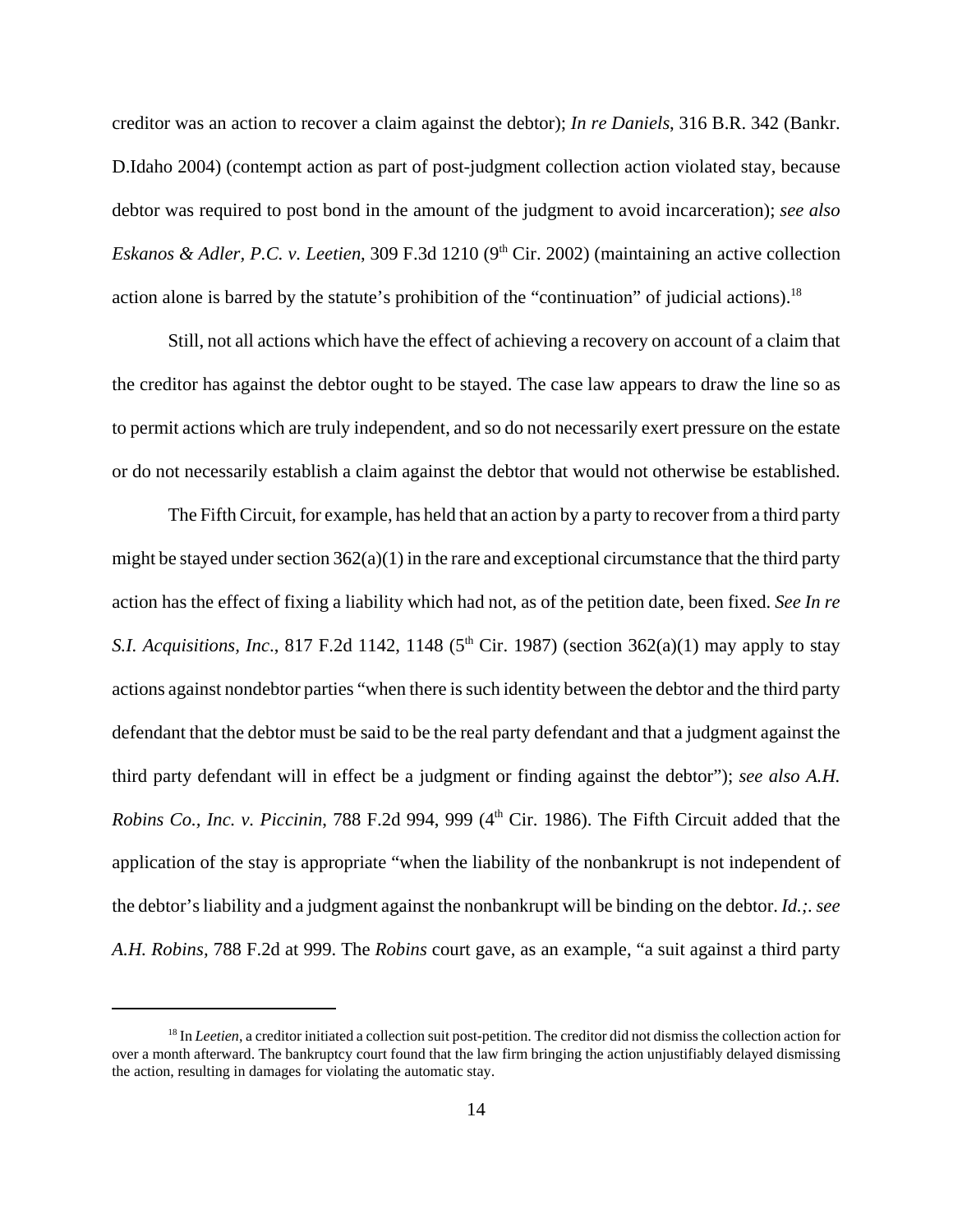who is entitled to absolute indemnity by the debtor on account of any judgment that might result against them in the case." *Id.* The Fourth Circuit recognized the difference between independent liability of a third party (such as, for example, absolute guaranties), and circumstances in which "a debtor and nondebtor are so bound by statute or contract that the liability of the nondebtor is imputed to the debtor by operation of law." *Id.* Indeed, the Fourth Circuit was careful to exclude from its holding cases in which the third party is "independently liable" to the creditor. *See id.*

In addition, actions designed merely to maintain or preserve the *status quo* are generally held not to constitute violations of the stay. *See Citizens Bank of Maryland v. Strumpf*, 516 U.S. 15, 21 (1995); *In re Peters*, 101 F.3d 618, 620 (9th Cir. 1996); *In re Atlas Mach. & Iron Works, Inc.*, 239 B.R. 322, 331 (Bankr. E.D.Va. 1998). *Strumpf*, it will be recalled, held that a bank's "administrative freeze" on a debtor's bank account did not, without more, constitute a violation of the automatic stay.

Section 362(a)(1) has been held *not* to stay actions that have an independent basis for recovery, such as a suit on a guaranty, or a suit on a suretyship bond. *See Veeco Inv. Co., L.P. v. Mercantile Nat. Bank (In re Veeco Inv. Co., L.P.)*, 157 B.R. 452, 454 (Bankr. E.D.Mo. 1993) (no unusual circumstances presented when a guarantor is sued under its guaranty contract and has an independent obligation to the creditor that will be paid with the guarantor's assets, and not from the debtor's assets); *In re S & M Constr., Inc.*, 144 B.R. 855, 862 (Bankr. W.D.Mo. 1992) (actions against non-debtor surety sued on its surety contract and which thereby has obligations that are independent and primary, and not derivative of the debtor, are not stayed); *see also In re Petroleum Piping Contractors, Inc.*, 211 B.R. 290, 305 (Bankr. N.D.Ind. 1997) (automatic stay does not apply to guarantors, sureties, insurers or other persons liable on the debt); *United States v. Wright*, 57 F.3d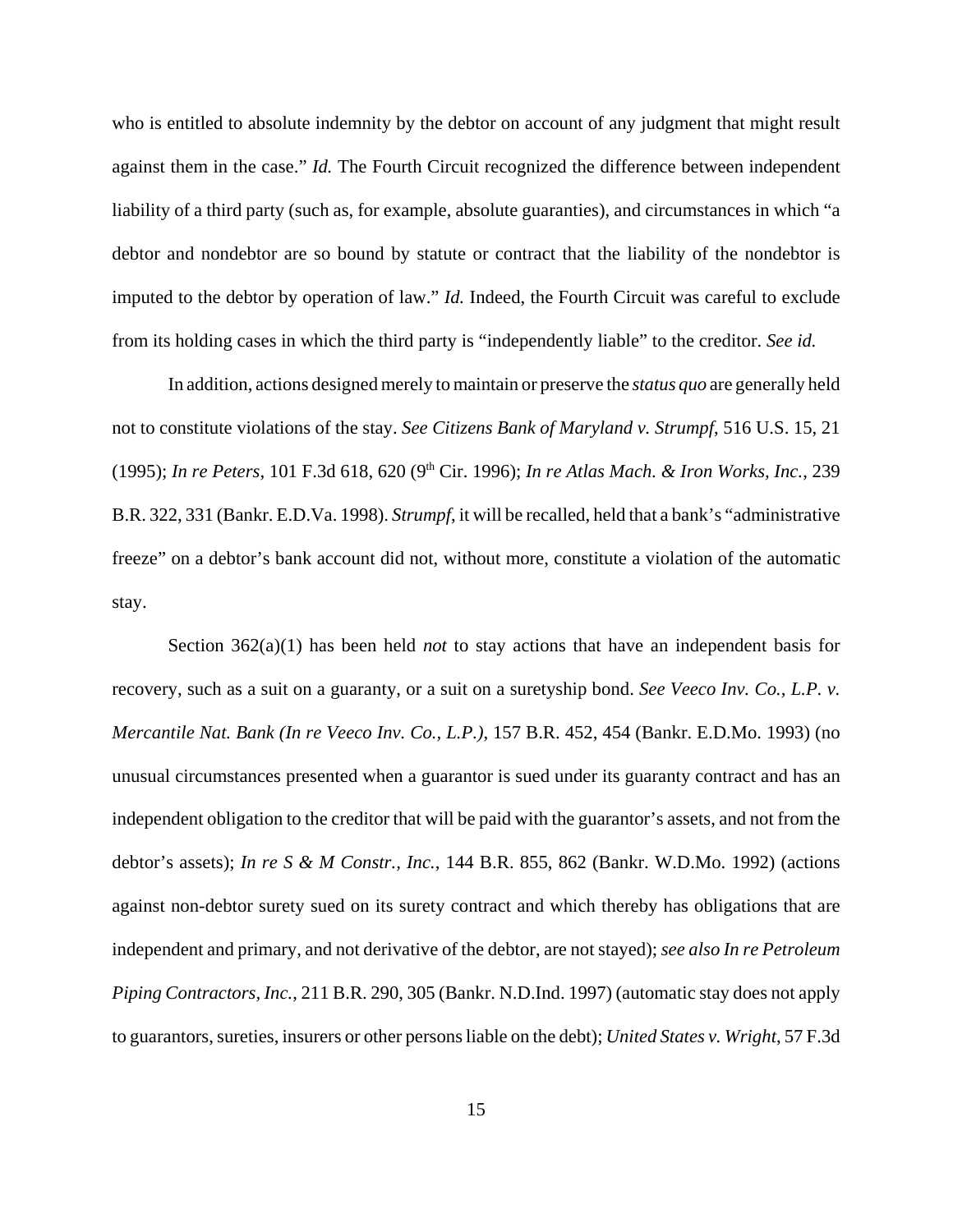561, 562 ( $7<sup>th</sup>$  Cir. 1995).

The chapter 53 trapping remedy does not give the unpaid supplier a direct remedy to recover a claim *against* the debtor, though it certainly affords the supplier a remedy *on account of* the monies owed by the debtor. The distinction is important. The trapping action is brought against a third party with no direct contractual duties owed to the subcontractor debtor – the owner – and in that regard is less like a garnishment (or other remedy designed to force the debtor to pay the claim, such as a civil contempt action) and more like an action against an indemnitor. In fact, the trapping remedy in subchapter D of chapter 53 creates a kind of statutory indemnification for unpaid suppliers. The indemnifying party to be sure then has rights of contribution back against the primary obligor – here, Medina. But so do all actions of this nature – suits on indemnity bonds, suits on guaranties, actions to collect on letters of credit.19 In each case, the action is brought *on account of* the claim owed by the debtor, but does not effectuate (or attempt to effectuate) a recovery against the debtor, either directly or indirectly. Like all such actions, there is an independent basis for recovery against the third party, be it a contract, or a right at common law, or statutory remedy (as here). And, like all such actions, the party paying the claim will, as a result, be entitled to a recovery in the amount of the claim paid. From the point of view of the debtor and the estate, the claim remains unpaid. The identity of the claimant is changed. That is all.

HCE's assertion of a claim against the owner means that the owner traps the funds due the original contractor. That does not, of necessity, mean that the contractor either can or will then withhold funds from the debtor subcontractor – at least not as a matter of law. The original contractor may *choose* to withhold funds, but it is not *required* to do so. It can just as easily assert

<sup>19</sup> *See* discussion *supra* at note 14.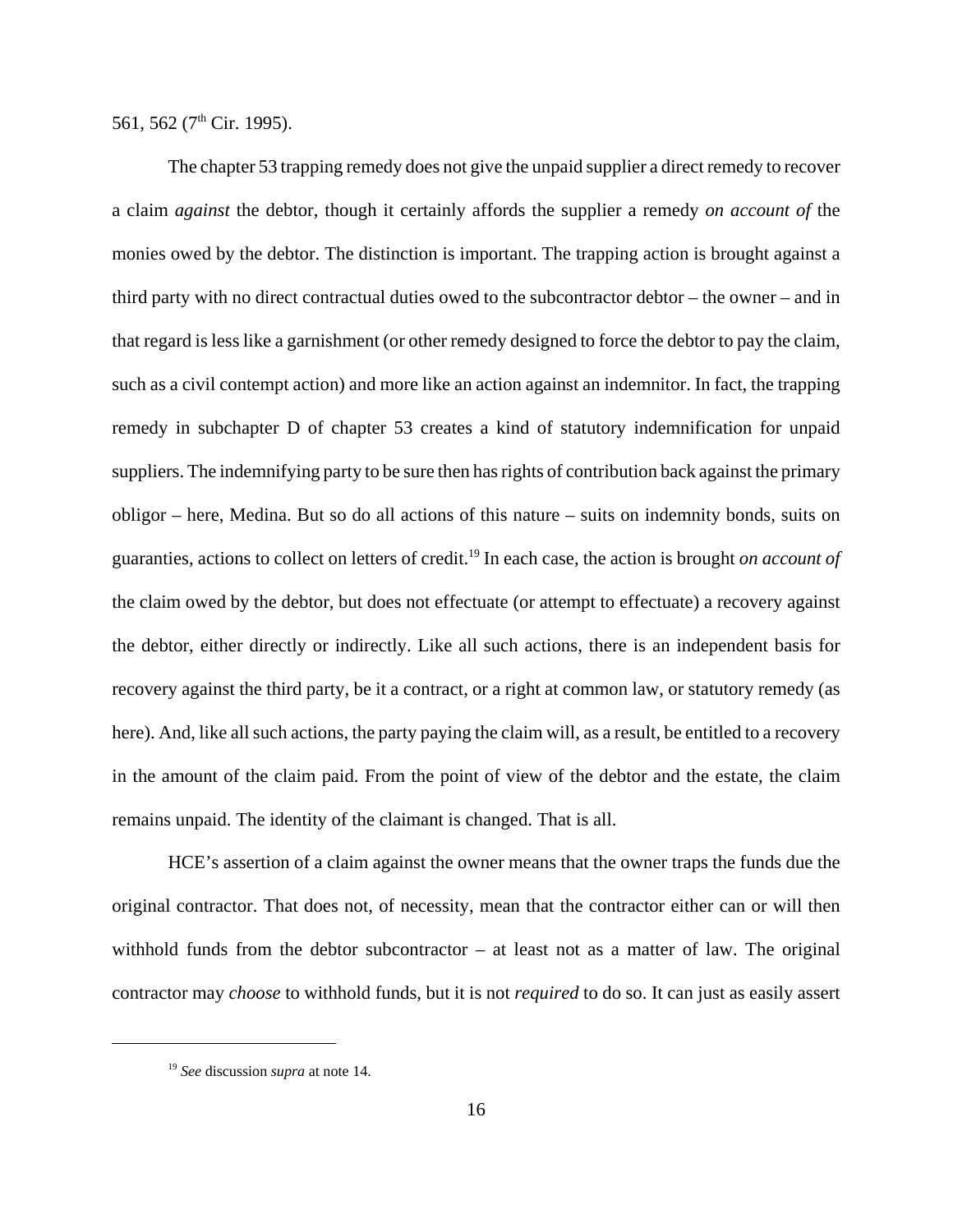a claim in the debtor subcontractor's bankruptcy for the amount of the claim originally asserted by HCE against the debtor. Nothing requires (or even permits) the original contractor to withhold payment from the subcontractor.20 That the contractor here *chose* to do so (by way of offset) is not the fault of HCE, any more than HCE's claim against a surety on a bonded construction project would be deemed an action to recover a claim against the debtor. *See In re Petroleum Piping Contractors, Inc*. 211 B.R. 290, 311 (Bankr. N.D.Ind. 1997). Another way to think about it is that the identity of the claim holder changes as a result of HCE's pursuit of the remedy available under chapter 53 of the Texas Property Code, but the claim itself is unaltered. The same analysis would apply to guarantors who might be called upon to pay on their guaranty obligation, but who are thereafter not necessarily entitled to offset the claim against the debtor post-petition. And so it is that the general contractor, though it might have a common law right of set off or indemnity, is nonetheless stayed by the automatic stay from exercising that right. Thus, HCE's action against the owner pursuant to the notice of claim and demand for payment provisions of the chapter 53 of the Texas Property Code were not actions to recover a claim against the debtor as such, but rather actions to recover from the owner *on account of* a claim against the debtor. The action has a clear independent basis, much like actions on surety bonds, or guaranties (or even letters of credit), and so is not stayed by the prohibition in section  $362(a)(1)$  of actions to recover a claim against the  $debtor.<sup>21</sup>$ 

<sup>20</sup> *See generally* Philip Dale Mockford, *The Use of Setoff in Bankruptcy to Resolve Conflicting Claims to Construction Contract Funds Covered by Texas Mechanic's and Materialman's Liens*, 18 TEX. TECH. L.REV. 917, 948-957 (1987). Mr. Mockford makes the point that having a right to setoff and exercising that right are not the same thing – the latter may violate the automatic stay even though the right itself is preserved. *See id.*, at 957.

 $21$  The court emphasizes here that this holding applies only to actions by a subcontractor, laborer, or supplier involving a defaulting *subcontractor* who has filed for bankruptcy, against the *owner* pursuant to Subchapter D of chapter 53 of the Texas Property Code. It is, of course, premature to rule on facts not before the court, but it is important to emphasize the narrowness of the ruling here. It would not be appropriate to apply this ruling to the use of the chapter 53 remedies when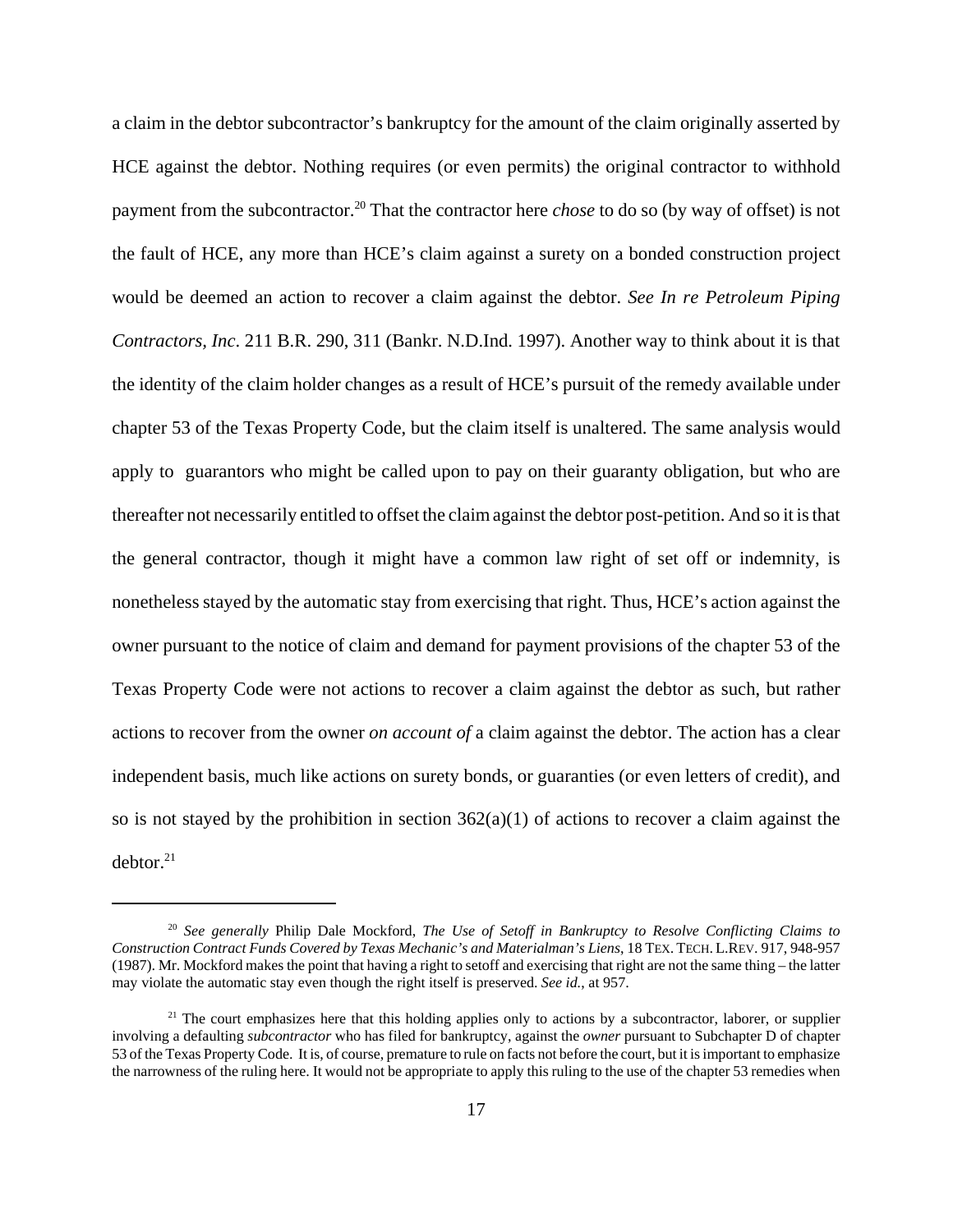#### 3. *Subsection (a)(3).*

This provision stays "any act to obtain possession of property of the estate or of property from the estate, or to exercise control over property of the estate." 11 U.S.C.  $\S$  362(a)(3). The essential prerequisite is that there must be identifiable property of the estate. *See In re Mirant Corp*., 440 F.3d 238, 252 ( $5<sup>th</sup>$  Cir. 2006) (finding that a debtor's interest in a contract for the future purchase of electric power was property of the estate, and so sheltered from cancellation by this section); *In re Chesnut*, 422 F.3d 298, 302 (5<sup>th</sup> Cir. 2005) (noting that, by negative implication, this subsection does not stay acts to obtain property that is *not* property of the estate). Here, HCE contends that its actions could not be construed to be an effort to obtain possession of property of the estate, or to obtain possession of property from the estate, or to exercise control over property of the estate, in that HCE sent its notices not to Medina but to New Leaf, in its capacity as owner. And New Leaf, recognizing its personal liability as a consequence of section 53.083 of the Texas Property Code, wrote a check out of its own funds to HCE. Thus, says HCE, it was the owner's property, not the debtor's property, that HCE sought to obtain. True enough, New Leaf, in its capacity as original contractor, promptly recouped the money it was "out" as a result of New Leaf's having paid HCE in its capacity as owner. And sure enough, the recoupment came out of monies New Leaf as original contractor owed Medina for work done after the time frame in which the HCE claim had accrued.<sup>22</sup> But the funds expended by New Leaf were not specially segregated or designated for payment to Medina (at least the evidence did not so establish).

The Ninth Circuit ruled that the "exercise control" language in section  $362(a)(3)$ , added by

it is the *general contractor* who files for bankruptcy. *See* note 26 *infra.* 

<sup>&</sup>lt;sup>22</sup> And in so doing, arguably violated the automatic stay. *See In re Operation Open City, Inc.*, 170 B.R. 818, 824-25 (S.D.N.Y. 1994).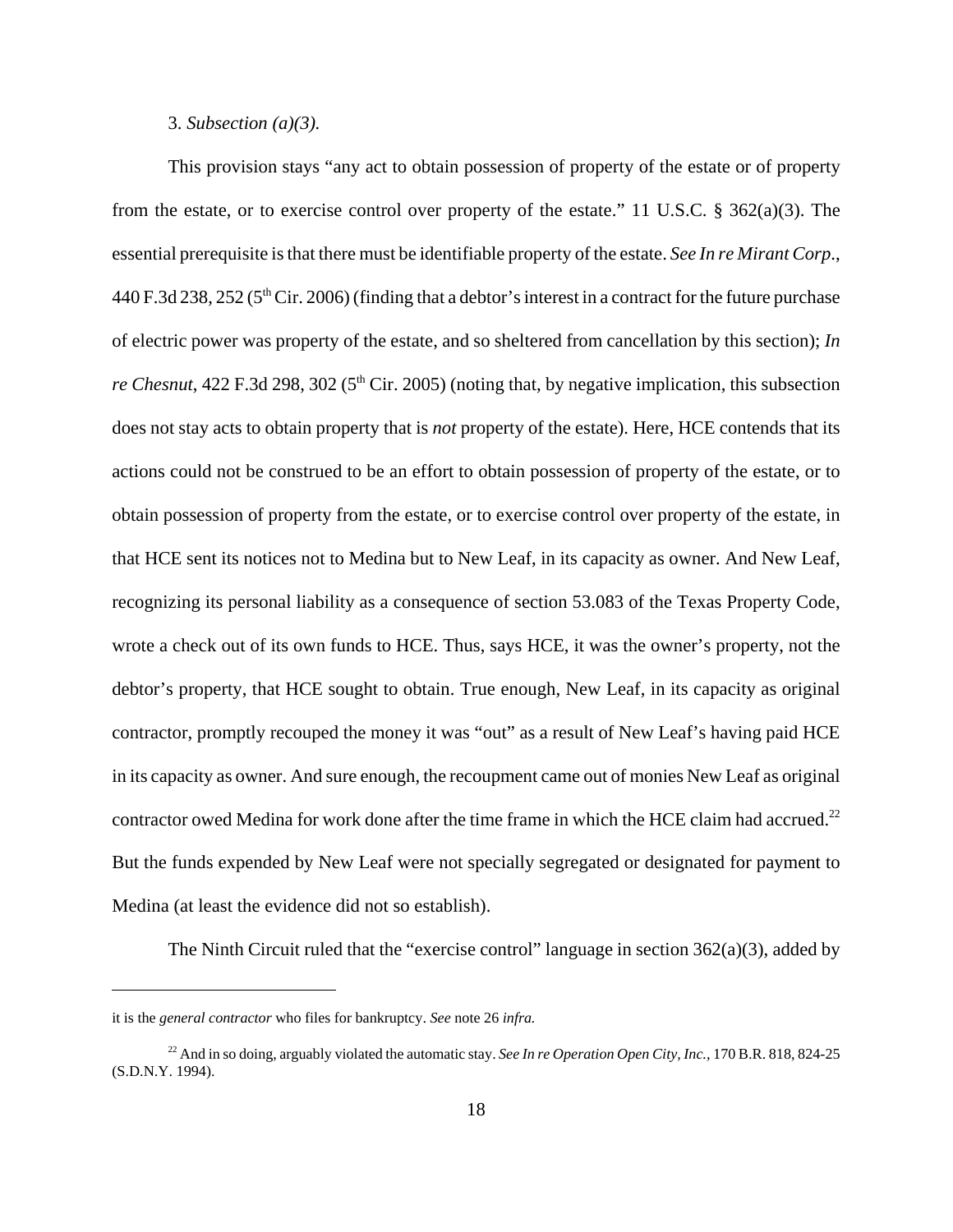amendment in 1984, was intended to broaden the scope of the original language of that section so that it would proscribe the "knowing retention of estate property." *In re Del Mission Ltd.*, 98 F.3d 1147, 1151 ( $9<sup>th</sup>$  Cir. 1996). The court explained that the added language was intended to relieve the estate of the added burden and expense of pursuing turnover actions to recover estate property in the hands of third parties, so that the essential scope of the "exercise control" language is essentially the same as the scope of the estate's right to seek turnover of property from third parties, under section 542. *See id.*; *see also Knaus v. Concordia Lumber Co. (In re Knaus)*, 889 F.2d 773, 775 (8<sup>th</sup> Cir. 1989) (duty to turn over property of the estate arises upon filing, and the failure to do so constitutes a prohibited attempt to exercise control); *In re Sharon*, 234 B.R. 676, 683 (6<sup>th</sup> Cir. BAP 1999).

HCE was not in possession of property of the debtor as of the filing, and it was not in possession of property of the debtor after New Leaf paid it pursuant to section 53.083 of the Texas Property Code. Had HCE not made its demand for payment, and the debtor had instead made demand for turnover of funds from New Leaf in its capacity as owner, its turnover action would have failed. *See In re Barrett*, 39 B.R. 792, 794-95 (Bankr. D.Minn. 1984) (general rule is that subcontractor has no right of recovery from the owner absent a contractual relationship); *In re T. Brady Mechanical Services, Inc.*, 133 B.R. 441, 446 (Bankr. N.D.Ill. 1991) (under Illinois law, a subcontractor has no right of action against the owner of the property).<sup>23</sup>

A similar circumstance is presented with respect to letters of credit, especially those that are secured by property of the debtor. Courts have held that presentation of a letter of credit does not violate section 362(a)(3). *See Lower Brule Const. Co. v. Sheesley's Plumbing & Heating Co., Inc.*,

<sup>&</sup>lt;sup>23</sup> We can analogize to cases involving payment bonds. Bankruptcy courts have concluded that the estates of subcontractors and suppliers do not have a property interest in payment bonds or surety bonds. *See In re Petroleum Piping Contractors, Inc.*, 211 B.R. 290, 311 (Bankr. N.D.Ind. 1997) (collecting cases).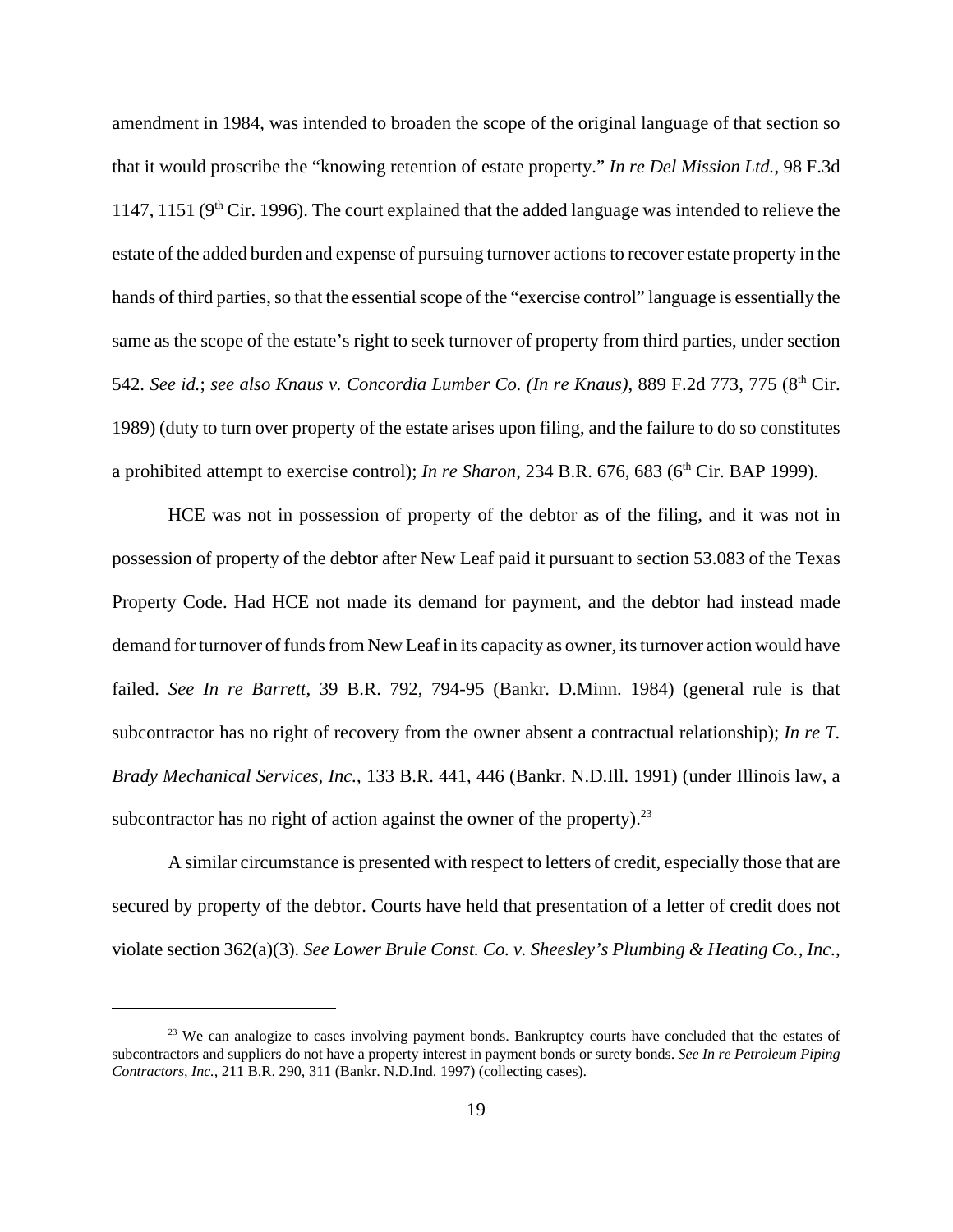84 B.R. 638, 644-645 (D. S.D. 1988). The debtor does not have a property interest in the funds that the bank pays to the party presenting the letter of credit.

Here, HCE took no action against any property of the debtor. Instead, it pursued an independent remedy against the owner, available under state law. The owner owes no direct duty to the debtor subcontractor – there is no contractual relationship between subcontractor and owner. HCE's demand for payment, contained in its notice of claim, did not have to be honored by the owner for at least 30 days, during which period the original contractor could have contested the validity of the claim. *See* TEX. PROP. CODE, § 53.083. The statute does not contemplate the subcontractor (the debtor in this case) even being involved in the process. Thus, the debtor had no property rights in any payments the owner might otherwise make to the original contractor – not even if those payments are the source of the original contractor's payments to the debtor/subcontractor. HCE's claim against the *owner* did not require the *original contractor* to then withhold the claimed amount from the monies due to the debtor subcontractor.<sup>24</sup> It cannot be maintained, then, that HCE's demand for payment, sent to the owner, constituted an exercise of control over property of the debtor. $25$ 

 $24$  The court recognizes that the original contractor might choose to exercise its state-law remedies under any one of a variety of theories to recoup the money it is "out" from the owner – assumpsit, setoff, unjust enrichment, common law indemnification, subrogation, etc. *See* discussion *supra* at note 14. The fact that the original contractor *could* exercise such remedies under state law does not mean that it *must* exercise those remedies. Indeed, the automatic stay would appear to *prevent* the original contractor from affirmatively repaying itself out of the debtor's right to payment. At best, the original contractor might place a "freeze" on those monies, under the authority of *Strumpf*. *See Citizens Bank of Maryland v. Strumpf*, 516 U.S. 16, 116 S.Ct. 286, 133 L.Ed.2d 258 (1995), *see also* Mockford, *The Use of Setoff*, *supra* at note 20. There is an insufficient "cause and effect" relationship between these two acts to conclude that HCE's remedies as to the owner ineluctably causes the resulting setoff by the original contractor from the debtor.

<sup>&</sup>lt;sup>25</sup> The court recognizes that the largest portion of the overall indebtedness accrued where New Leaf Homes, LLC was both the owner and the original contractor. The debtor doubtless maintains that it was New Leaf in its capacity as original contractor that paid the debt to HCE, so that the claim must have been paid out of monies owed to Medina. But that is not accurate. Part D of chapter 53 does not permit demand for payment to be made to anyone other than the owner, though notice is certainly given to the original contractor (to give that party the right to contest the legitimacy of the claim). Thus, New Leaf when it paid the claim was necessarily wearing its "owner" hat. New Leaf then immediately doffed its "owner" hat and donned its "original contractor" hat, and set off the payment New Leaf had made to HCE in its owner capacity against the